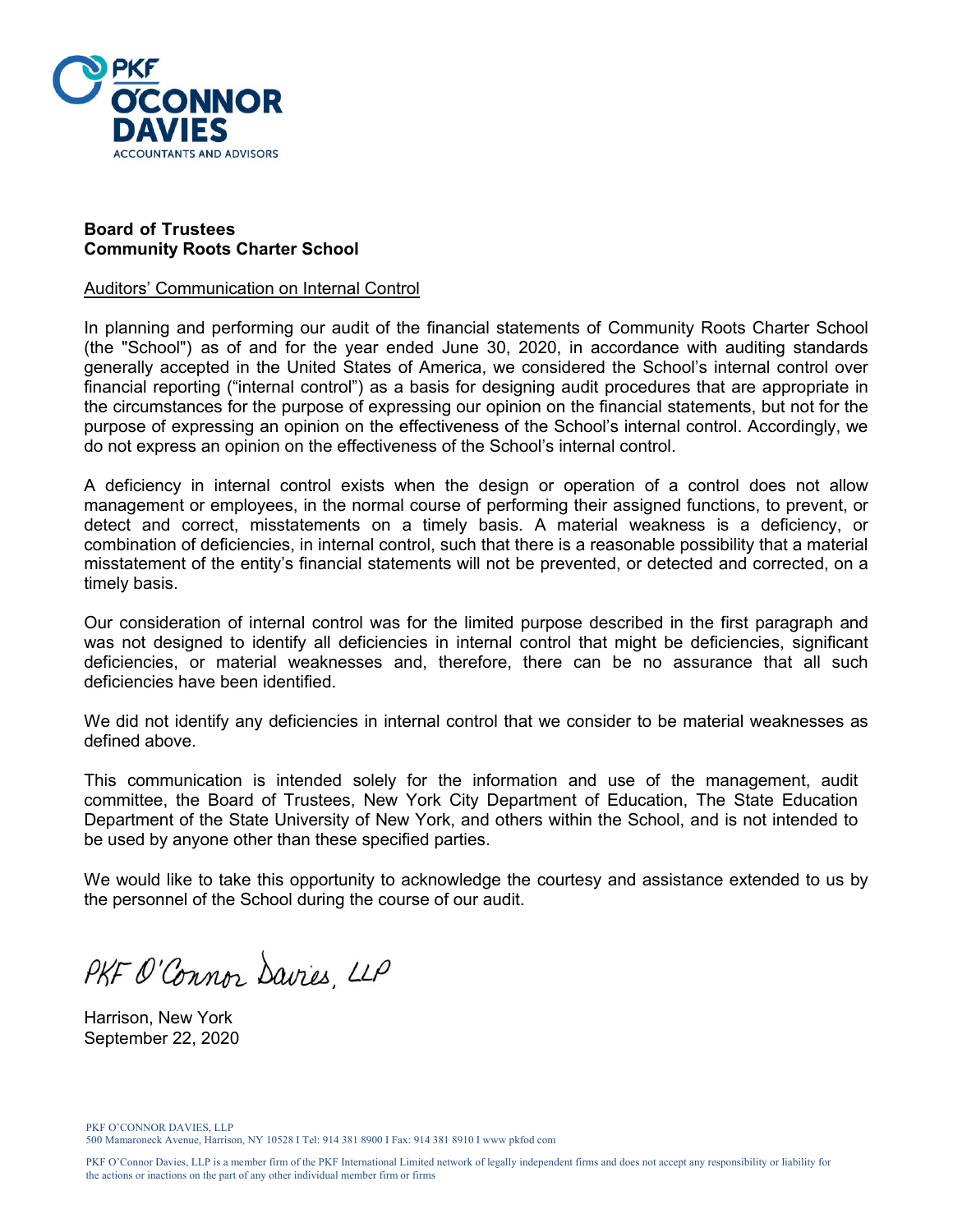Financial Statements June 30, 2020 and 2019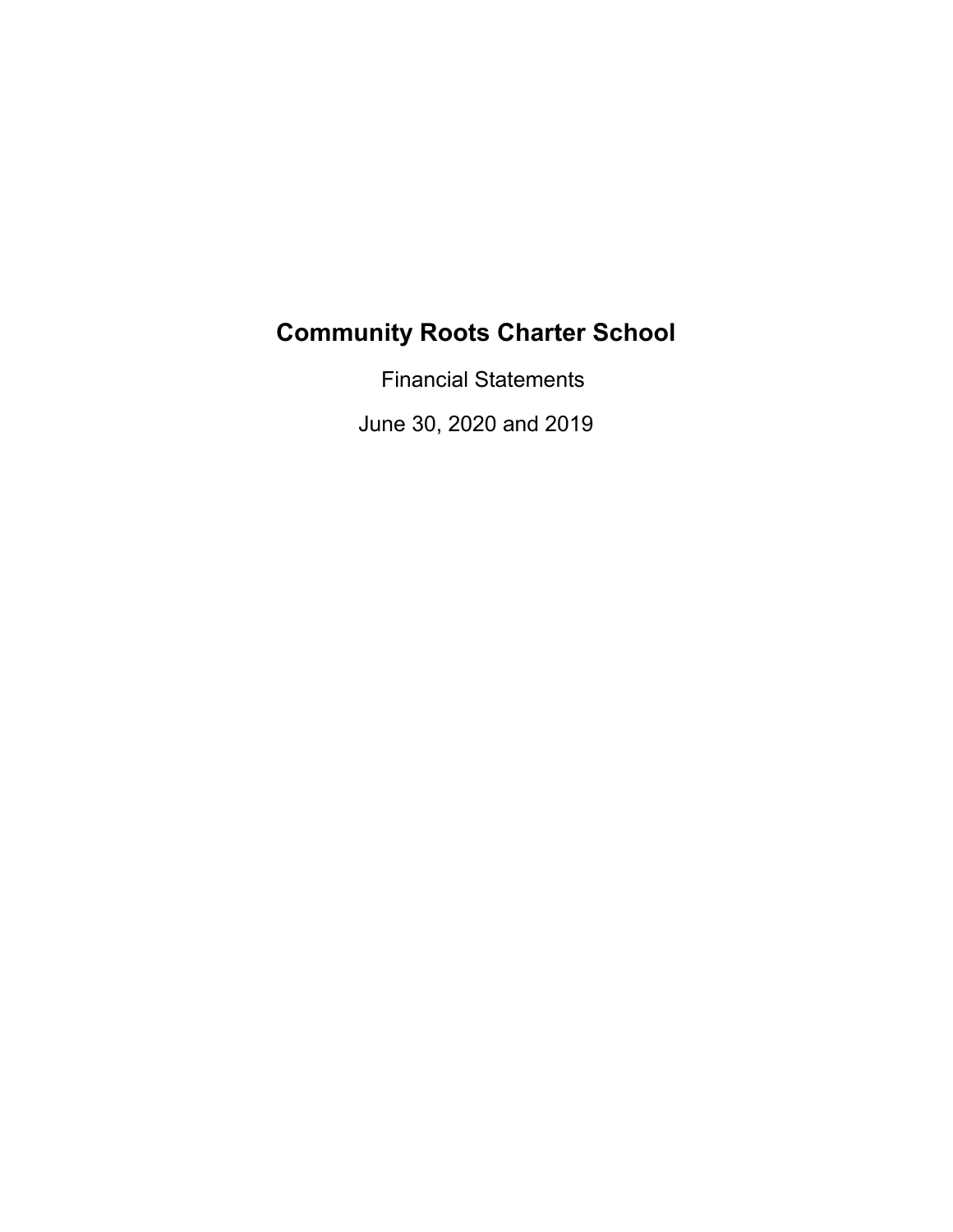

### **Independent Auditors' Report**

**Board of Trustees Community Roots Charter School** 

#### **Report on the Financial Statements**

We have audited the accompanying financial statements of Community Roots Charter School (the "School"), which comprise the statements of financial position as of June 30, 2020 and 2019, and the related statements of activities, functional expenses, and cash flows for the years then ended, and the related notes to the financial statements.

#### **Management's Responsibility for the Financial Statements**

Management is responsible for the preparation and fair presentation of these financial statements in accordance with accounting principles generally accepted in the United States of America; this includes the design, implementation, and maintenance of internal control relevant to the preparation and fair presentation of financial statements that are free from material misstatement, whether due to fraud or error.

#### **Auditors' Responsibility**

Our responsibility is to express an opinion on these financial statements based on our audits. We conducted our audits in accordance with auditing standards generally accepted in the United States of America and the standards applicable to financial audits contained in Government Auditing Standards, issued by the Comptroller General of the United States. Those standards require that we plan and perform the audit to obtain reasonable assurance about whether the financial statements are free from material misstatement.

An audit involves performing procedures to obtain audit evidence about the amounts and disclosures in the financial statements. The procedures selected depend on the auditors' judgment, including the assessment of the risks of material misstatement of the financial statements, whether due to fraud or error. In making those risk assessments, the auditor considers internal control relevant to the entity's preparation and fair presentation of the financial statements in order to design audit procedures that are appropriate in the circumstances, but not for the purpose of expressing an opinion on the effectiveness of the entity's internal control. Accordingly, we express no such opinion. An audit also includes evaluating the appropriateness of accounting policies used and the reasonableness of significant accounting estimates made by management, as well as evaluating the overall presentation of the financial statements.

We believe that the audit evidence we have obtained is sufficient and appropriate to provide a basis for our audit opinion.

PKF O'CONNOR DAVIES, LLP 500 Mamaroneck Avenue, Harrison, NY 10528 I Tel: 914 381 8900 I Fax: 914 381 8910 I www pkfod com

PKF O'Connor Davies, LLP is a member firm of the PKF International Limited network of legally independent firms and does not accept any responsibility or liability for the actions or inactions on the part of any other individual member firm or firms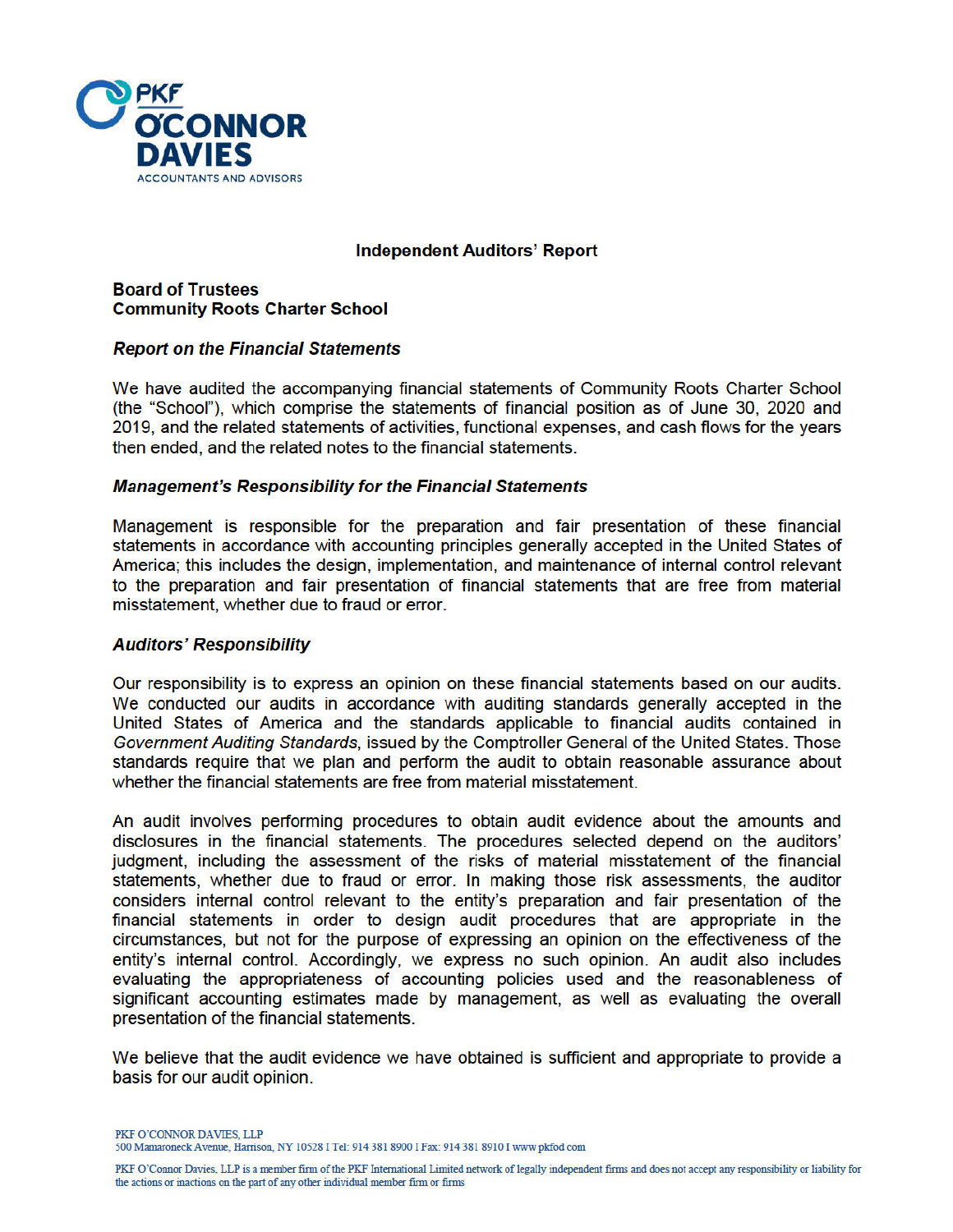#### **Board of Trustees Community Roots Charter School** Page 2

### *Opinion*

In our opinion, the financial statements referred to above present fairly, in all material respects, the financial position of the School as of June 30, 2020 and 2019, and the changes in its net assets and its cash flows for the years then ended in accordance with accounting principles generally accepted in the United States of America.

#### **Other Reporting Required by** *Government Auditing Standards*

In accordance with *Government Auditing Standards*, we have also issued our report dated September 22, 2020, on our consideration of the School's internal control over financial reporting and on our tests of its compliance with certain provisions of laws, regulations, contracts, and grant agreements and other matters. The purpose of that report is solely to describe the scope of our testing of internal control over financial reporting and compliance and the results of that testing, and not to provide an opinion on the effectiveness of the School's internal control over financial reporting or on compliance. That report is an integral part of an audit performed in accordance with *Government Auditing Standards* in considering the School's internal control over financial reporting and compliance.

PKF O'Connor Davies, LLP

Harrison, New York September 22, 2020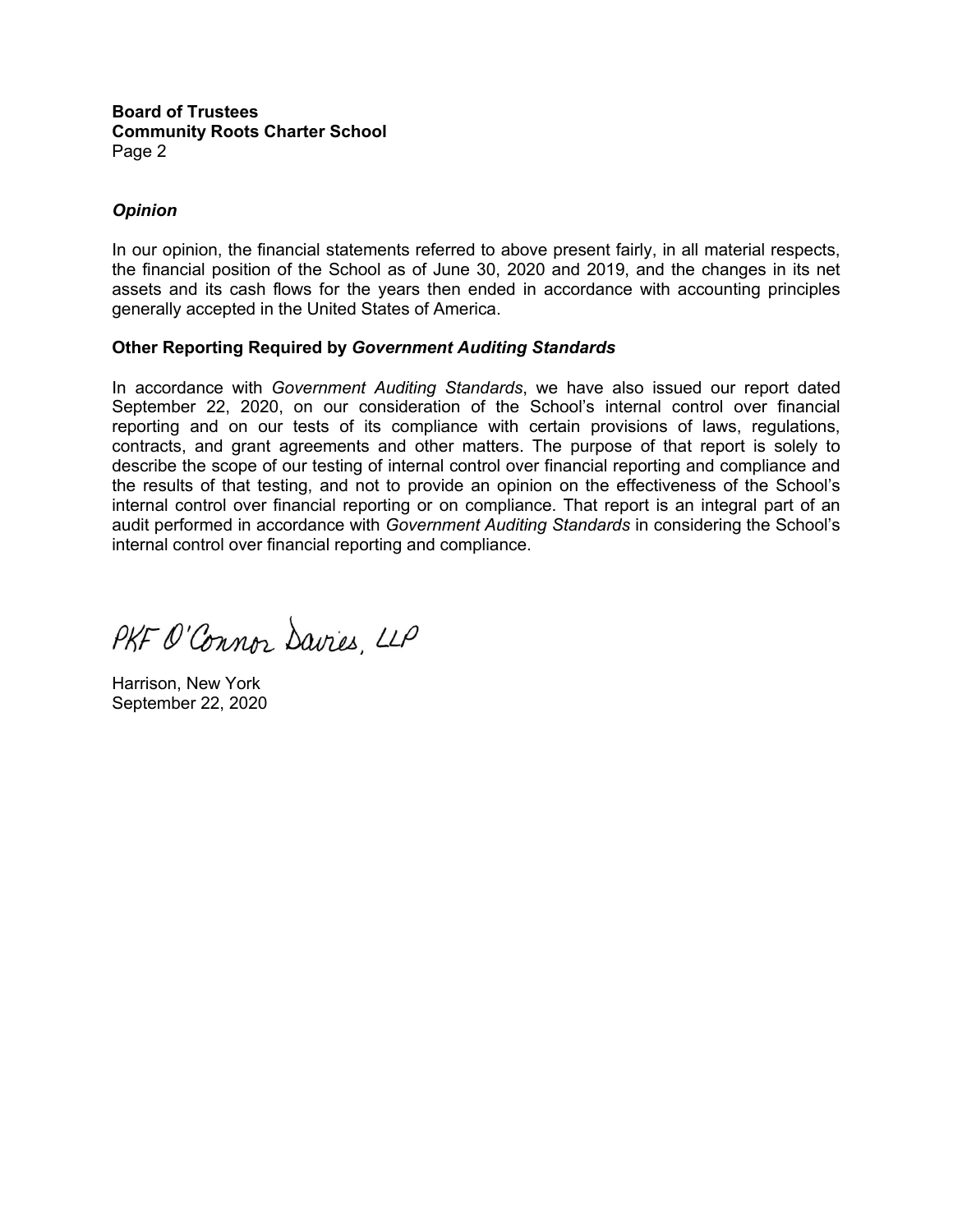## Statements of Financial Position

|                                                                                                          | June 30,        |                 |  |  |
|----------------------------------------------------------------------------------------------------------|-----------------|-----------------|--|--|
|                                                                                                          | 2020            | 2019            |  |  |
| <b>ASSETS</b>                                                                                            |                 |                 |  |  |
| <b>Current Assets</b>                                                                                    |                 |                 |  |  |
| Cash                                                                                                     | \$<br>1,031,803 | \$<br>1,019,498 |  |  |
| Grants and contracts receivable                                                                          | 276,635         | 26,620          |  |  |
| Prepaid expenses and other current assets                                                                | 33,123          | 108,753         |  |  |
| <b>Total Current Assets</b>                                                                              | 1,341,561       | 1,154,871       |  |  |
| Property and equipment, net                                                                              | 133,811         | 156,409         |  |  |
| Cash reserve                                                                                             | 1,505,886       | 1,504,853       |  |  |
| <b>Restricted cash</b>                                                                                   | 73,154          | 73,008          |  |  |
|                                                                                                          | 3,054,412<br>\$ | \$<br>2,889,141 |  |  |
| <b>LIABILITIES AND NET ASSETS</b><br><b>Current Liabilities</b><br>Accounts payable and accrued expenses | \$<br>155,040   | \$<br>151,780   |  |  |
| Accrued payroll and payroll taxes                                                                        | 786,478         | 744,529         |  |  |
| Deferred revenue                                                                                         |                 | 16,900          |  |  |
| <b>Total Current Liabilities</b>                                                                         | 941,518         | 913,209         |  |  |
| Net Assets, Without Donor Restrictions                                                                   |                 |                 |  |  |
| Undesignated                                                                                             | 607,008         | 471,079         |  |  |
| Board designated                                                                                         | 1,505,886       | 1,504,853       |  |  |
| <b>Total Net Assets, Without Donor Restrictions</b>                                                      | 2,112,894       | 1,975,932       |  |  |
|                                                                                                          | 3,054,412<br>\$ | 2,889,141<br>\$ |  |  |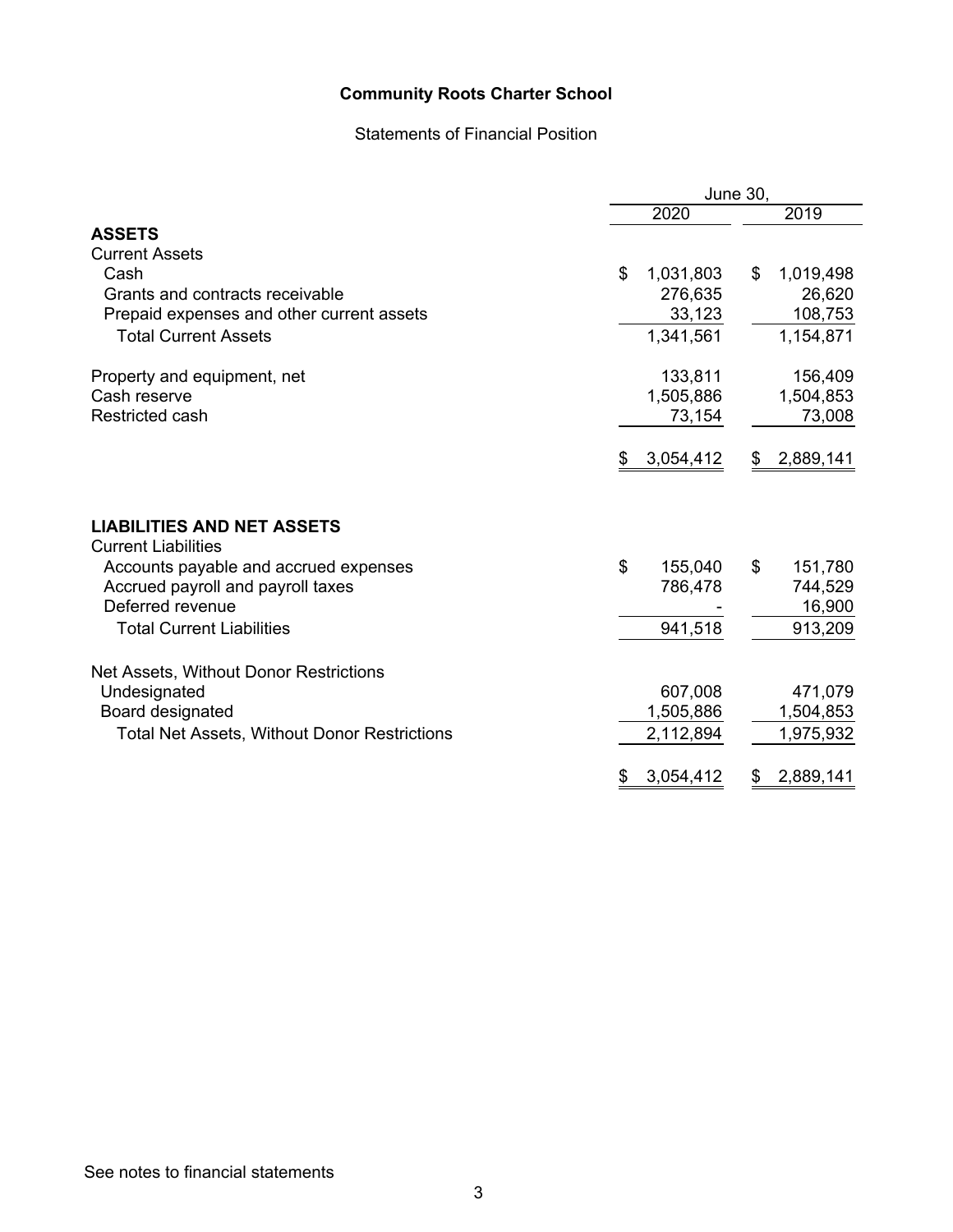#### Statements of Activities

|                                             | Year Ended June 30, |             |  |  |
|---------------------------------------------|---------------------|-------------|--|--|
|                                             | 2020                | 2019        |  |  |
| <b>REVENUE AND SUPPORT</b>                  |                     |             |  |  |
| State and local per pupil operating revenue | \$<br>9,395,340     | \$9,055,318 |  |  |
| Federal grants                              | 200,511             | 174,172     |  |  |
| State and city grants                       | 37,599              | 34,909      |  |  |
| Contributions and grants                    | 213,409             | 336,222     |  |  |
| Donated services                            | 15,825              | 15,050      |  |  |
| Interest and other revenue                  | 39,173              | 20,873      |  |  |
| <b>Total Revenue and Support</b>            | 9,901,857           | 9,636,544   |  |  |
| <b>EXPENSES</b>                             |                     |             |  |  |
| <b>Program Services</b>                     |                     |             |  |  |
| Regular education                           | 5,920,051           | 5,910,319   |  |  |
| Special education                           | 1,988,760           | 1,851,063   |  |  |
| <b>Total Program Services</b>               | 7,908,811           | 7,761,382   |  |  |
| <b>Supporting Services</b>                  |                     |             |  |  |
| Management and general                      | 1,756,992           | 1,635,717   |  |  |
| Fundraising                                 | 99,092              | 155,060     |  |  |
| <b>Total Expenses</b>                       | 9,764,895           | 9,552,159   |  |  |
| Change in Net Assets                        | 136,962             | 84,385      |  |  |
| <b>NET ASSETS</b>                           |                     |             |  |  |
| Beginning of year                           | 1,975,932           | 1,891,547   |  |  |
| End of year                                 | \$<br>2,112,894     | \$1,975,932 |  |  |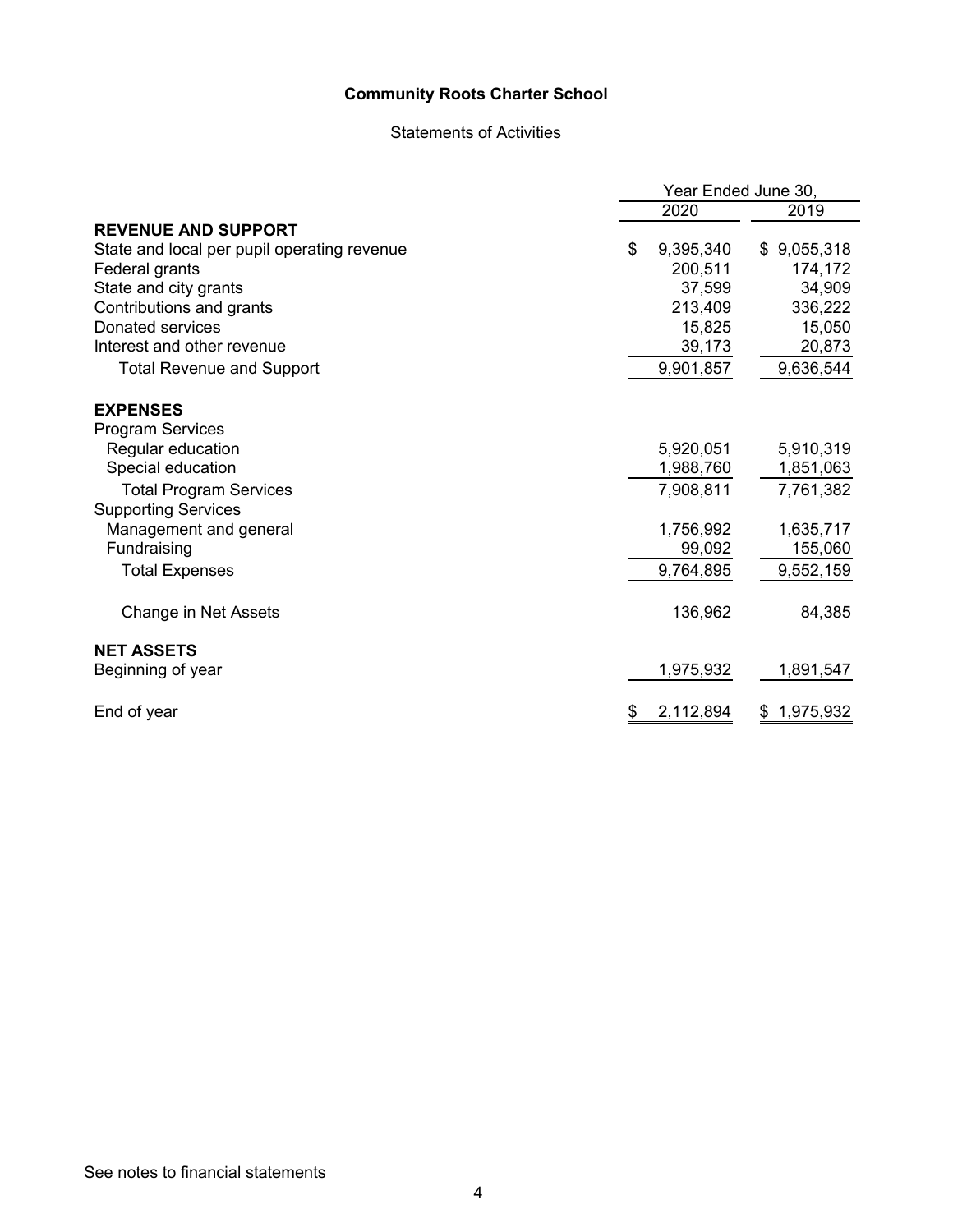#### Statement of Functional Expenses Year Ended June 30, 2020

|                                               |           |     | Program Services |                 | Management      |              |    |           |
|-----------------------------------------------|-----------|-----|------------------|-----------------|-----------------|--------------|----|-----------|
|                                               | Regular   |     | Special          |                 | and             |              |    |           |
|                                               | Education |     | Education        | Total           | General         | Fundraising  |    | Total     |
| Salaries                                      | 4,253,653 | \$  | 1,376,309        | \$<br>5,629,962 | \$<br>,242,573  | \$<br>42,448 | \$ | 6,914,983 |
| Employee benefits and payroll taxes           | 1,064,206 |     | 344,334          | 1,408,540       | 310,875         | 10,620       |    | 1,730,035 |
| Audit and accounting fees                     |           |     |                  |                 | 47,430          |              |    | 47,430    |
| Legal services                                |           |     |                  |                 | 28,014          |              |    | 28,014    |
| Professional services                         | 56,338    |     | 18,606           | 74,944          | 27,045          |              |    | 101,989   |
| Technology, infrastructure and software       | 37,211    |     | 12,040           | 49,251          | 11,242          |              |    | 60,493    |
| Professional development                      | 24,335    |     | 7,874            | 32,209          | 7,351           |              |    | 39,560    |
| Marketing and recruiting                      | 6,851     |     | 2,216            | 9,067           | 2,069           |              |    | 11,136    |
| After school programs                         | 30,392    |     | 9,383            | 39,775          |                 |              |    | 39,775    |
| Special education services and supplies       |           |     | 73,717           | 73,717          |                 |              |    | 73,717    |
| Classroom supplies and instructional material | 151,786   |     | 48,782           | 200,568         |                 |              |    | 200,568   |
| Student trips and incentive programs          | 94,315    |     | 30,390           | 124,705         |                 | 3,918        |    | 128,623   |
| Student meals                                 | 8,147     |     | 2,690            | 10,837          |                 |              |    | 10,837    |
| Insurance                                     | 37,382    |     | 12,095           | 49,477          | 11,293          |              |    | 60,770    |
| Office expenses and supplies                  | 78,192    |     | 25,332           | 103,524         | 45,767          |              |    | 149,291   |
| Occupancy                                     | 10,381    |     | 3,359            | 13,740          | 3,136           |              |    | 16,876    |
| Postage and delivery                          | 1,243     |     | 402              | 1,645           | 375             |              |    | 2,020     |
| Fundraising                                   |           |     |                  |                 |                 | 42,106       |    | 42,106    |
| Depreciation and amortization                 | 65,619    |     | 21,231           | 86,850          | 19,822          |              |    | 106,672   |
| <b>Total Expenses</b>                         | 5,920,051 | \$. | 1,988,760        | 7,908,811       | \$<br>1,756,992 | 99,092       | S  | 9,764,895 |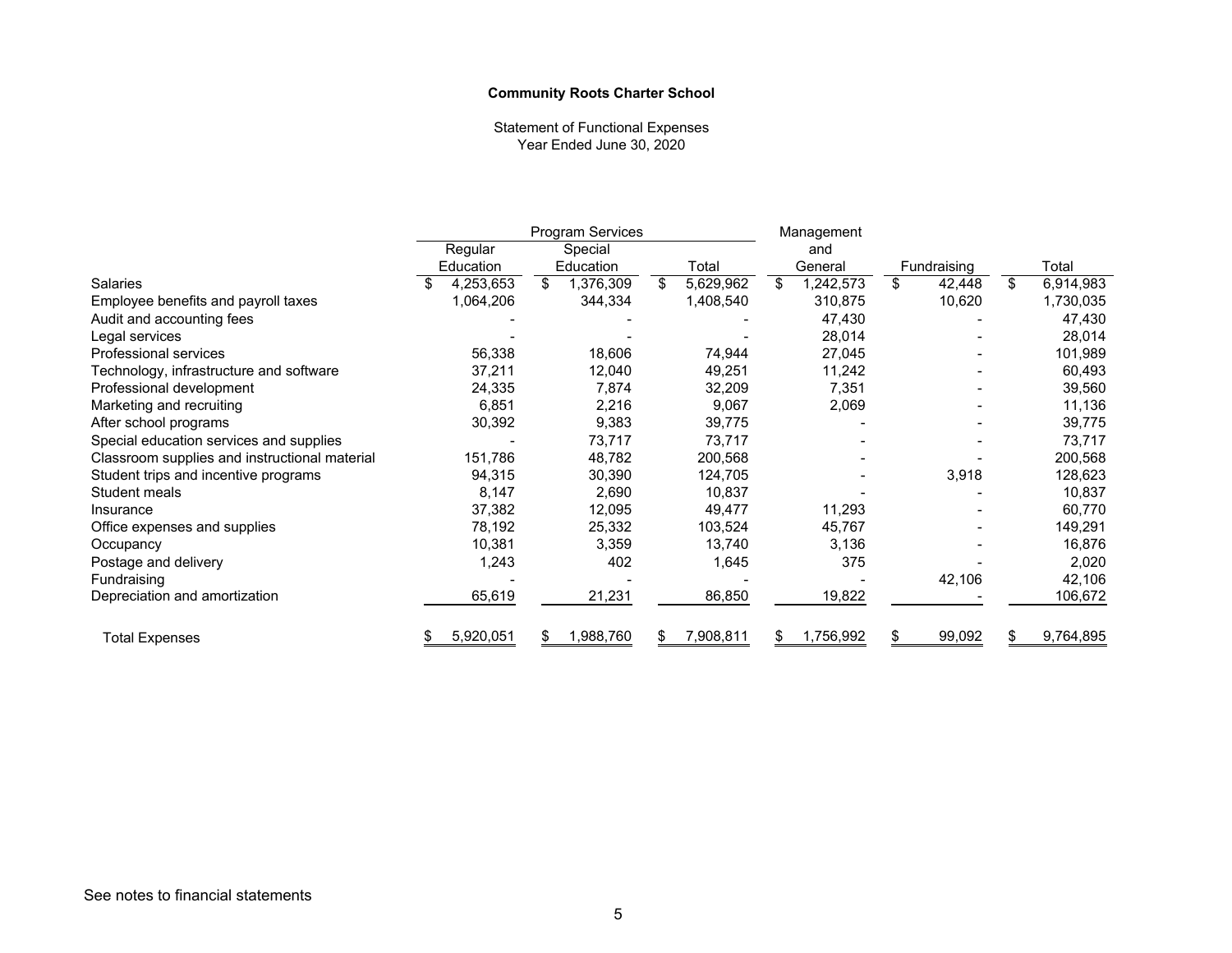Statement of Functional Expenses Year Ended June 30, 2019

|                                               |                 | <b>Program Services</b> |                 | Management      |               |                 |
|-----------------------------------------------|-----------------|-------------------------|-----------------|-----------------|---------------|-----------------|
|                                               | Regular         | Special                 |                 | and             |               |                 |
|                                               | Education       | Education               | Total           | General         | Fundraising   | Total           |
| <b>Salaries</b>                               | 4,188,306       | 1,253,355<br>\$         | 5,441,661<br>\$ | \$<br>1,129,406 | \$<br>78,491  | \$<br>6,649,558 |
| Employee benefits and payroll taxes           | 1,044,618       | 312,603                 | 1,357,221       | 281,689         | 19,577        | 1,658,487       |
| Audit and accounting fees                     |                 |                         |                 | 41,359          |               | 41,359          |
| Legal services                                |                 |                         |                 | 37,930          |               | 37,930          |
| Professional services                         | 52,689          | 15,553                  | 68,242          | 26,474          |               | 94,716          |
| Technology, infrastructure and software       | 30,882          | 9,242                   | 40,124          | 8,906           |               | 49,030          |
| Professional development                      | 28,169          | 8,430                   | 36,599          | 8,124           |               | 44,723          |
| Marketing and recruiting                      | 6,243           | 1,868                   | 8,111           | 1,800           |               | 9,911           |
| After school programs                         | 20,274          | 5,958                   | 26,232          |                 |               | 26,232          |
| Special education services and supplies       |                 | 84,273                  | 84,273          |                 |               | 84,273          |
| Classroom supplies and instructional material | 185,486         | 54,601                  | 240,087         |                 |               | 240,087         |
| Student trips and incentive programs          | 131,484         | 38,735                  | 170,219         |                 | 3,281         | 173,500         |
| Student meals                                 | 10,568          | 3,122                   | 13,690          |                 |               | 13,690          |
| Insurance                                     | 36,557          | 10,940                  | 47,497          | 10,543          |               | 58,040          |
| Office expenses and supplies                  | 85,487          | 25,582                  | 111,069         | 63,662          |               | 174,731         |
| Occupancy                                     | 10,351          | 3,098                   | 13,449          | 2,985           |               | 16,434          |
| Postage and delivery                          | 1,957           | 586                     | 2,543           | 561             |               | 3,104           |
| Fundraising                                   |                 |                         |                 |                 | 53,711        | 53,711          |
| Depreciation and amortization                 | 77,248          | 23,117                  | 100,365         | 22,278          |               | 122,643         |
| <b>Total Expenses</b>                         | 5,910,319<br>\$ | 1,851,063<br>S.         | 7,761,382<br>S. | 1,635,717<br>S. | 155,060<br>\$ | 9,552,159<br>\$ |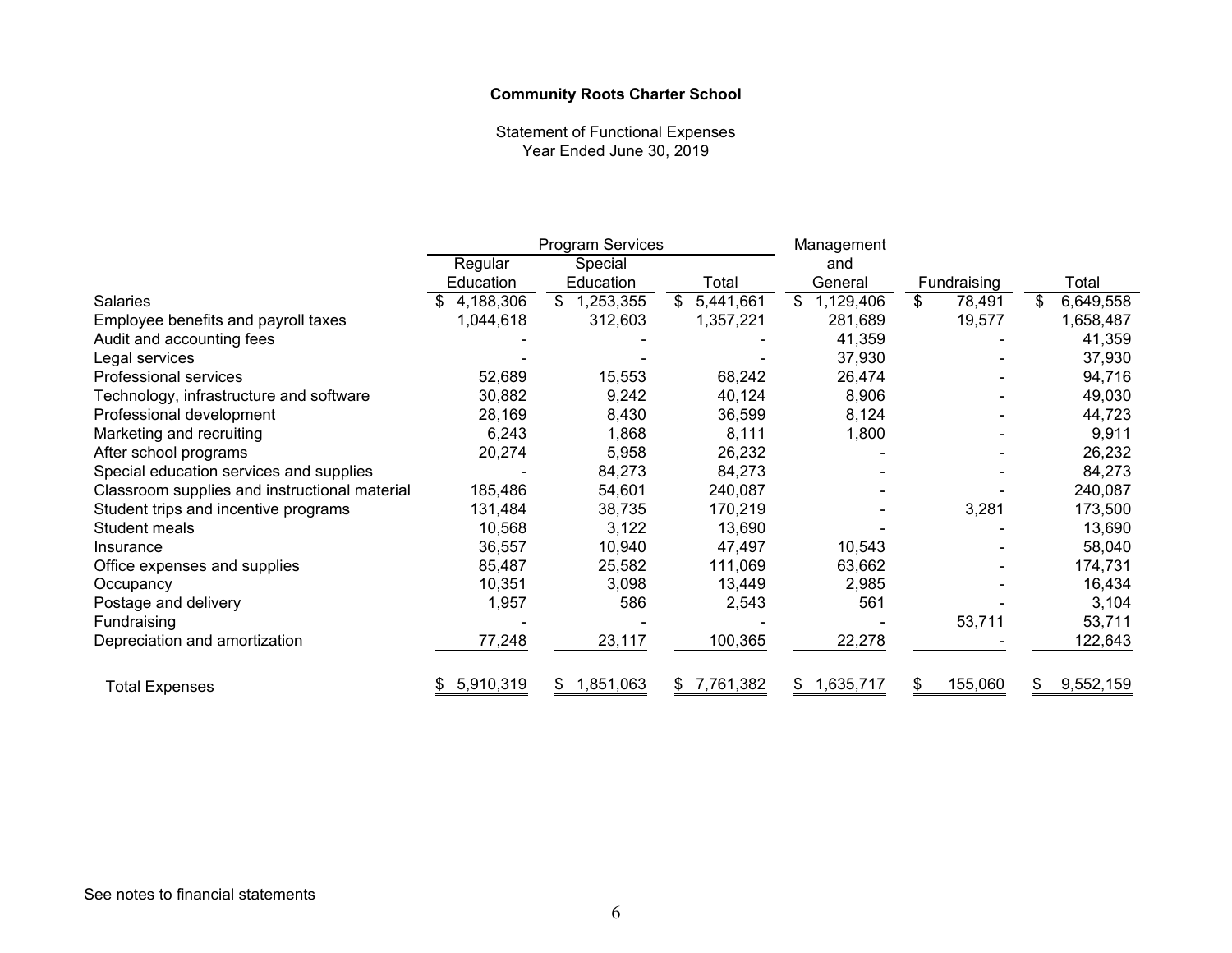#### Statements of Cash Flows

|                                                                                                                           | Year Ended June 30, |              |
|---------------------------------------------------------------------------------------------------------------------------|---------------------|--------------|
|                                                                                                                           | 2020                | 2019         |
| <b>CASH FLOWS FROM OPERATING ACTIVITIES</b>                                                                               |                     |              |
| Change in net assets                                                                                                      | \$<br>136,962       | \$<br>84,385 |
| Adjustments to reconcile change in net assets                                                                             |                     |              |
| to net cash from operating activities                                                                                     |                     |              |
| Depreciation and amortization                                                                                             | 106,672             | 122,643      |
| Changes in operating assets and liabilities                                                                               |                     |              |
| Grants and contracts receivable                                                                                           | (250, 015)          | 206,789      |
| Prepaid expenses and other current assets                                                                                 | 75,630              | 192,691      |
| Accounts payable and accrued expenses                                                                                     | 3,260               | 55,141       |
| Accrued payroll and payroll taxes                                                                                         | 41,949              | (10, 340)    |
| Deferred revenue                                                                                                          | (16,900)            | (30, 304)    |
| Net Cash from Operating Activities                                                                                        | 97,558              | 621,005      |
| <b>CASH FLOWS FROM INVESTING ACTIVITIES</b>                                                                               |                     |              |
| Purchases of property and equipment                                                                                       | (84, 074)           | (127, 533)   |
| Cash reserve                                                                                                              | (1,033)             | (1, 199)     |
| Net Cash from Investing Activities                                                                                        | (85,107)            | (128, 732)   |
| Net Change in Cash and Restricted Cash                                                                                    | 12,451              | 492,273      |
| <b>CASH AND RESTRICTED CASH</b>                                                                                           |                     |              |
| Beginning of year                                                                                                         | 1,092,506           | 600,233      |
| End of year                                                                                                               | \$1,104,957         | \$1,092,506  |
| The following table provides a reconciliation of cash<br>and restricted cash within the statements of financial position: |                     |              |
| Cash                                                                                                                      | \$1,031,803         | \$1,019,498  |
| <b>Restricted cash</b>                                                                                                    | 73,154              | 73,008       |
|                                                                                                                           | \$1,104,957         | \$1,092,506  |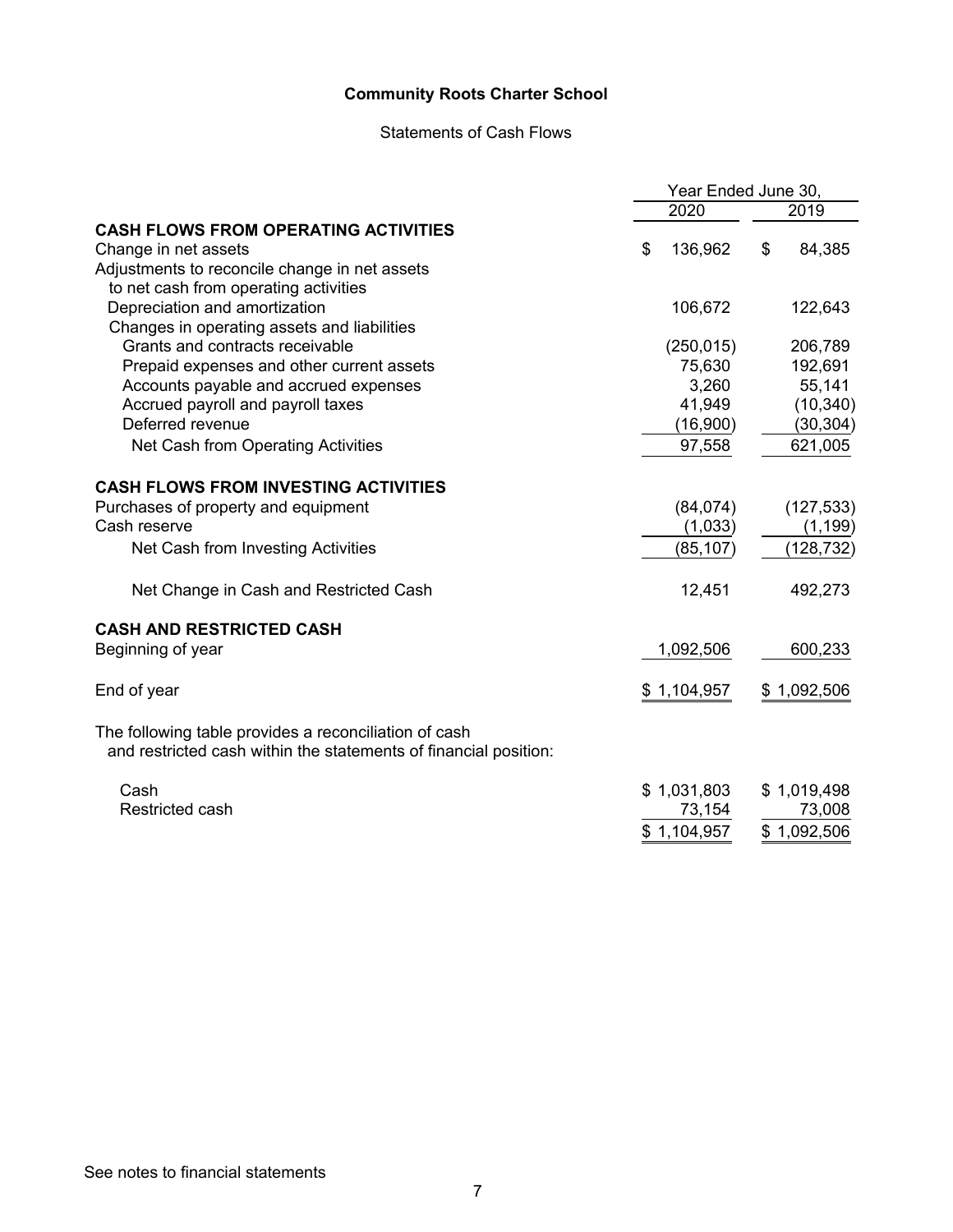Notes to Financial Statements June 30, 2020 and 2019

#### **1. Organization and Tax Status**

Community Roots Charter School (the "School") is a New York State, not-for-profit educational corporation that was incorporated on December 9, 2005 to operate a charter school pursuant to Article 56 of the Education Law of the State of New York. The School was granted a provisional charter on December 9, 2005 valid for a term of five years and renewable upon expiration by the Board of Regents of the University of the State of New York. The Board of Regents approved and issued several renewals to the School's charter expiring on June 30, 2025. The School's mission is to provide a rigorous kindergarten through eighth grade learning community where learning is embedded in meaningful real world context where children are deliberately taught to see the connection between school and the world. The School provided education to approximately 474 students in kindergarten through eighth grade during the 2019- 2020 academic year.

The School shares space with a New York City public school beginning in September 2006. On August 1, 2012, the School secured a second New York City public school location to house a newly opened middle school. The middle school provides education from sixth through eighth grades. The School is not responsible for rent, utilities, custodial services, maintenance and school safety services other than security related to the School's programs that take place outside the district's school day. The School was unable to determine a value for the contributed space and related services and did not record any value for use of donated facilities or services.

The New York City Department of Education provides free lunches and transportation directly to some of the School's students. Such costs are not included in these financial statements. The School covers a portion of the cost of lunches for children not entitled to the free lunches.

Except for taxes that may be due for unrelated business income, the School is exempt from federal income taxes under Section 501(c)(3) of the Internal Revenue Code and from state and local income taxes under comparable laws.

#### **2. Summary of Significant Accounting Policies**

#### *Basis of Presentation and Use of Estimates*

The accompanying financial statements have been prepared in accordance with accounting principles generally accepted in the United States of America ("U.S. GAAP"), which requires management to make estimates and assumptions that affect the reported amounts of assets and liabilities and disclosure of contingent assets and liabilities at the date of the financial statements and the reported amounts of revenues and expenses during the reporting period. Accordingly, actual results could differ from those estimates.

#### *Adoption of New Accounting Policies*

#### *Recognition of Contributions*

Effective July 1, 2019, the School adopted Accounting Standards Update ("ASU") 2018-08, *Clarifying the Scope and the Accounting Guidance for Contributions Received and Contributions Made*. This guidance provides a framework for evaluating whether contributions and grants should be accounted for as exchange transactions or as nonexchange transactions.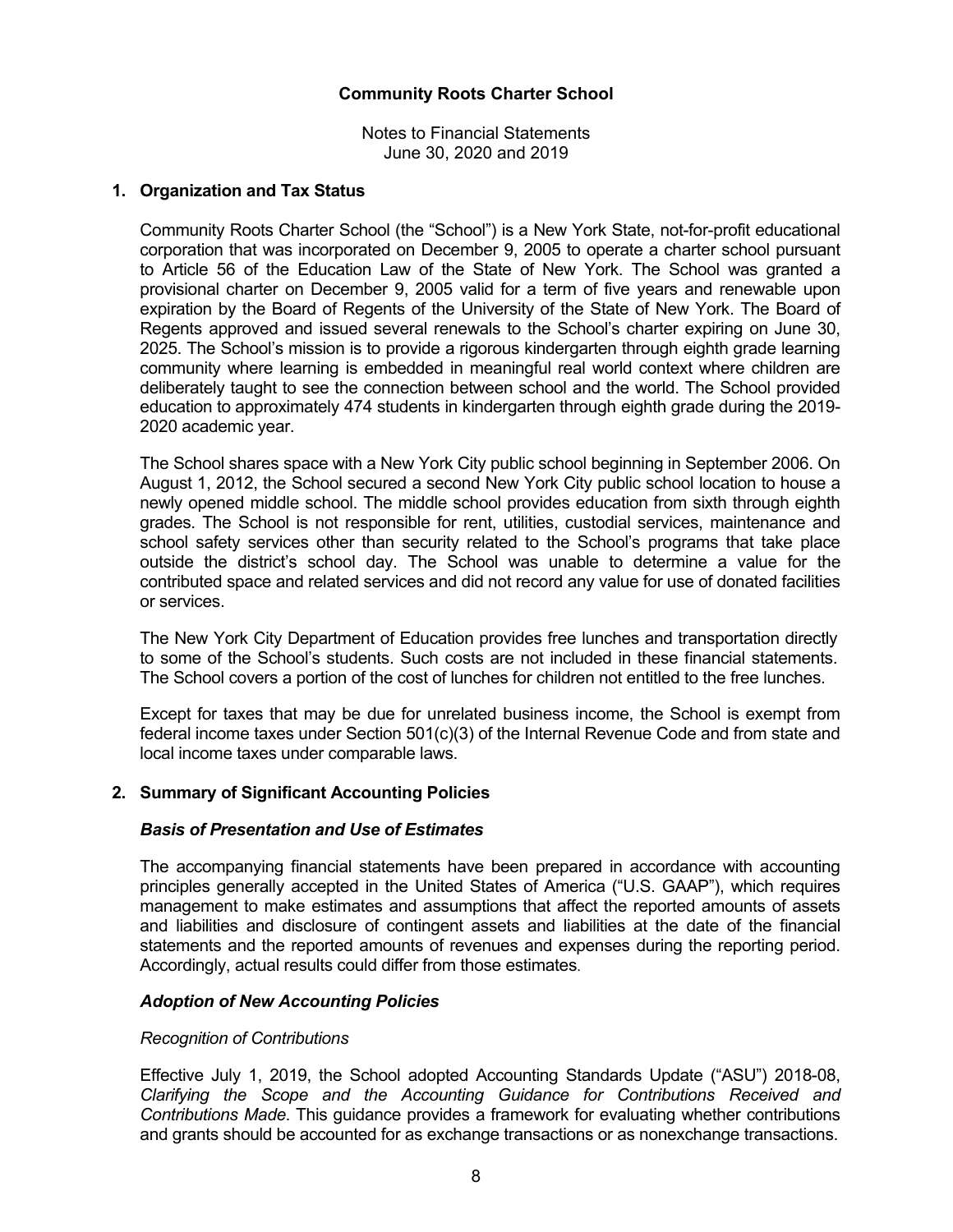Notes to Financial Statements June 30, 2020 and 2019

#### **2. Summary of Significant Accounting Policies** *(continued)*

#### *Adoption of New Accounting Policies (continued)*

#### *Recognition of Contributions (continued)*

Analysis of various provisions of this standard resulted in no significant changes in the way the School recognizes contributions and grants, and therefore no changes to the previously issued audited financial statements were required on a retrospective basis.

#### *Restricted Cash*

In November 2016, the Financial Accounting Standards Board issued ASU 2016-18, Statement of Cash Flows (Topic 230): Restricted Cash. ASU 2016-18 requires significant changes regarding how restricted cash is classified and presented on the statement of cash flows. On July 1, 2019, the School adopted the new guidance regarding the presentation and classification of restricted cash. The guidance requires the School to 1) include restricted cash and restricted cash equivalents in the cash and cash equivalents balances on the statements of cash flows, 2) provide a reconciliation between the statements of financial position and the statements of cash flows when more than one item for cash, cash equivalents, restricted cash, and restricted cash equivalents is presented on the statements of financial position, 3) eliminate the presentation of transfers between restricted cash and cash, and 4) include disclosures about the nature of the restrictions for material balances. Adoption of the ASU resulted in a change in the accounting for restricted cash on the statements of cash flows.

#### *Net Assets Presentation*

Resources for various purposes are classified for accounting and reporting purposes into net asset categories established according to nature and purpose as follows:

*Net assets without donor restrictions* - consist of resources available for the general support of the School's operations. Net assets without donor restrictions may be used at the discretion of the School's management and/or the Board of Trustees. Board designated net assets were established by the Board of Trustees to provide a cash and cash equivalents reserve for unseen operating and capital expenses.

*Net assets with donor restrictions* – represents amounts restricted by donors for specific activities of the School or to be used at a future date. The School records contributions as net assets with donor restrictions if they are received with donor stipulations that limit their use either through purpose or time restrictions. When a donor restriction expires, that is, when a time restriction ends or a purpose restriction is fulfilled, net assets with donor restrictions are classified to net assets without donor restrictions and reported in the statements of activities as net assets released from restrictions. The School had no net assets with donor restrictions as of June 30, 2020 and 2019.

## *Restricted Cash*

Under the provisions of its charter, the School established an escrow account to pay for legal and audit expenses that would be associated with a dissolution, should it occur.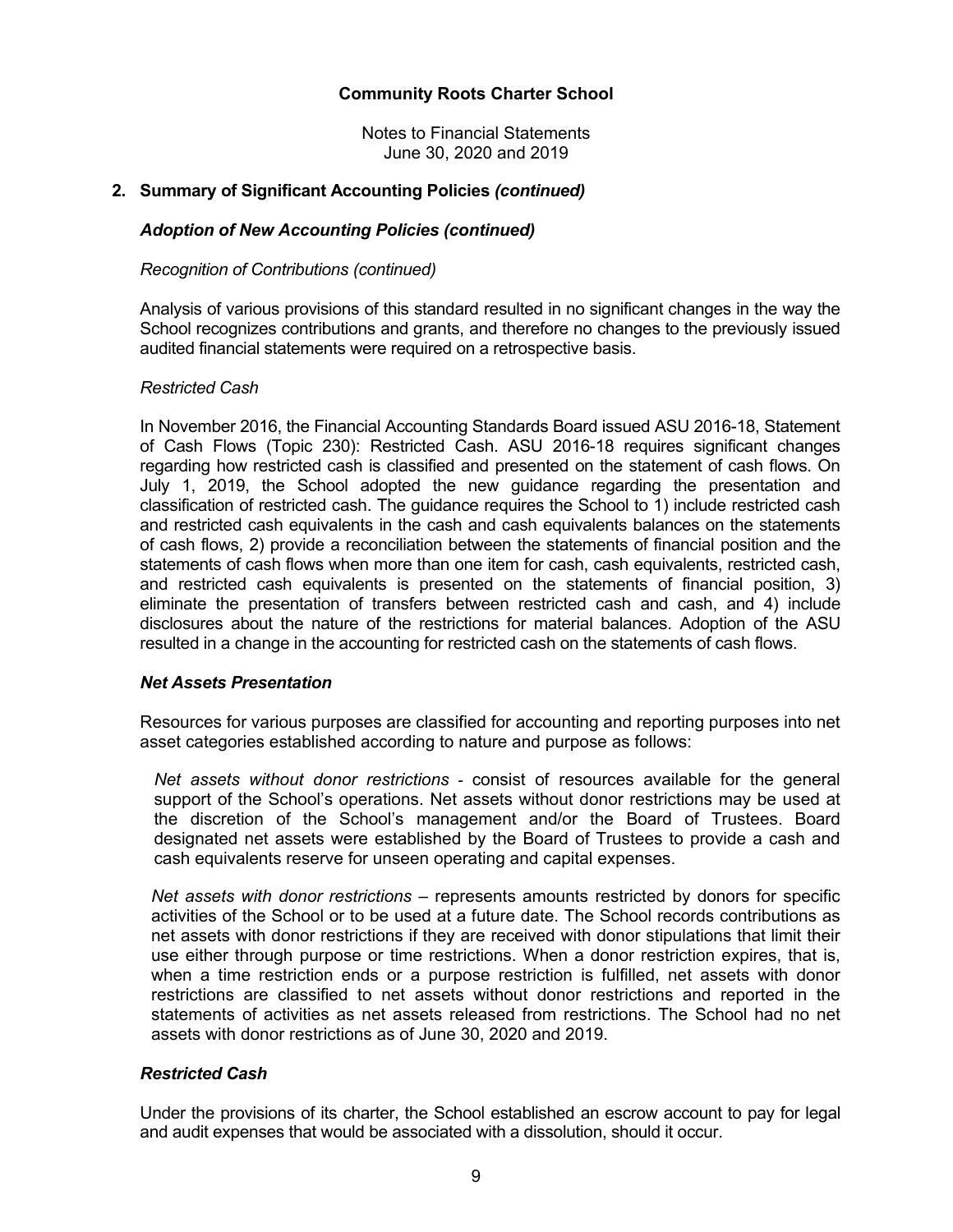Notes to Financial Statements June 30, 2020 and 2019

#### **2. Summary of Significant Accounting Policies** *(continued)*

#### *Property and Equipment*

The School follows the practice of capitalizing all expenditures for property and equipment with costs in excess of \$1,000 and a useful life in excess of one year. Leasehold improvements are amortized over the shorter of the term of the lease, inclusive of all renewal periods, which are reasonably assured, or the estimated useful life of the asset which is five years. Purchased property and equipment are recorded at cost at the date of acquisition. Minor costs of maintenance and repairs are expensed as incurred. All property and equipment purchased with government funding is capitalized, unless the government agency retains legal title to such assets, in which case it is expensed as incurred.

Depreciation is recognized on the straight-line method over the estimated useful lives of such assets as follows:

| Computers and equipment       | 3 years |
|-------------------------------|---------|
| <b>Furniture and fixtures</b> | 7 years |

Property and equipment are reviewed for impairment if the use of the asset significantly changes or another indicator of possible impairment is identified. If the carrying amount for the asset is not recoverable, the asset is written down to its fair value. There were no asset impairments for the years ended June 30, 2020 and 2019.

#### *Refundable Advances*

The School records certain government operating revenue as refundable advances until related services are performed, at which time they are recognized as revenue.

#### *Revenue and support*

Revenue from the state and local governments resulting from the School's charter status and based on the number of students enrolled is recorded when services are performed in accordance with the charter agreement. Federal and other state and local funds are recorded when expenditures are incurred and billable to the government agency.

Contributions are recognized when the donor makes a promise to give to the School that is, in substance, unconditional. Grants and other contributions of cash are reported as temporarily restricted support if they are received with donor stipulations. Restricted contributions and grants that are made to support the School's current year activities are recorded as unrestricted revenue. Contributions of assets other than cash are recorded at their estimated fair value at the date of donation.

#### *Marketing and Recruiting*

Marketing and recruiting costs are expensed as incurred for staff and student recruitment. Marketing and recruiting expense for the years ended June 30, 2020 and 2019 was \$11,136 and \$9,911.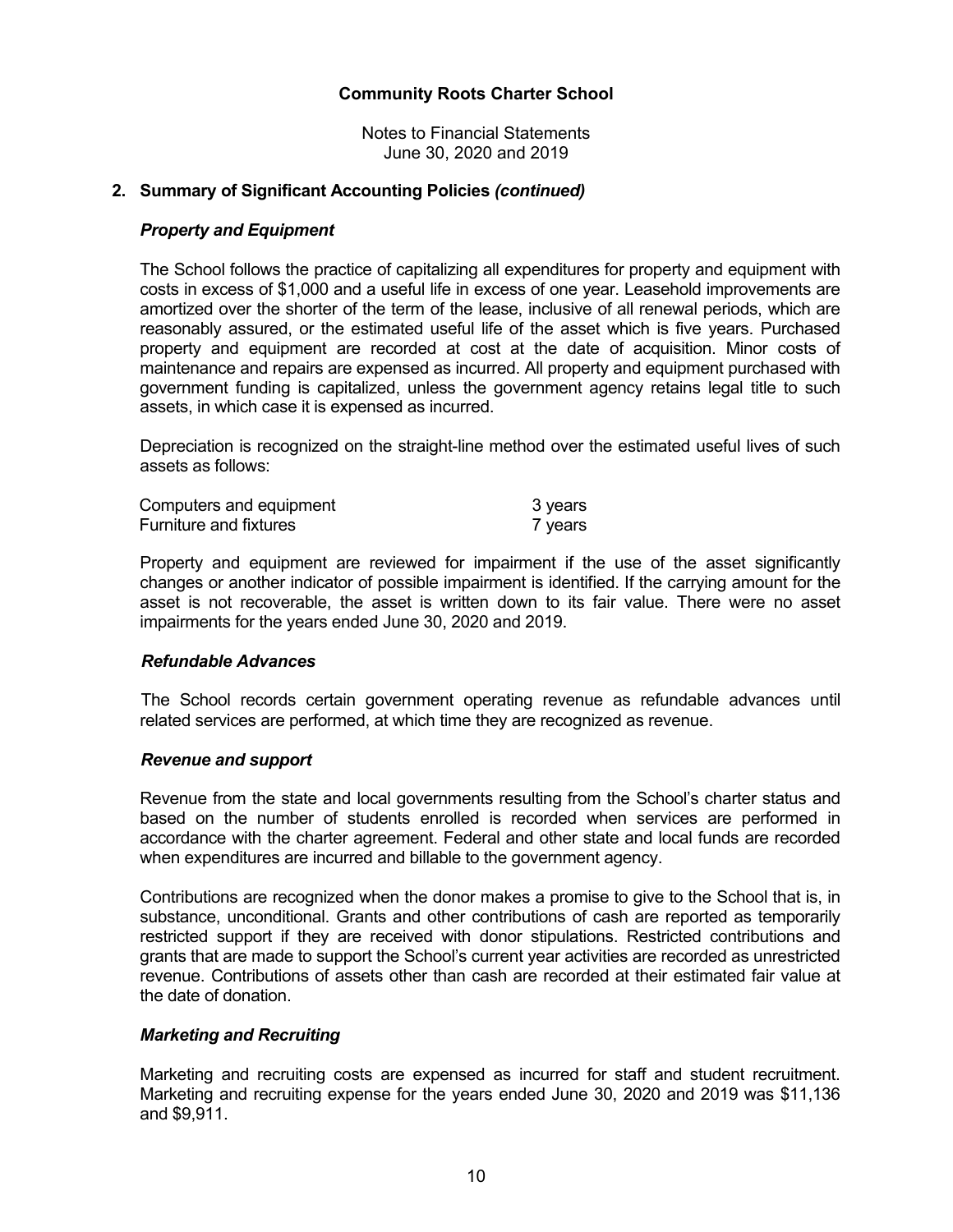Notes to Financial Statements June 30, 2020 and 2019

#### **2. Summary of Significant Accounting Policies** *(continued)*

#### *Functional Expense Allocation*

The majority of expenses can generally be directly identified with the program or supporting service to which they relate and are charged accordingly. Other expenses by function have been allocated among program and supporting services classifications on the basis of periodic time and expense studies and other basis as determined by management of the School to be appropriate.

#### *Accounting for Uncertainty in Income Taxes*

The School recognizes the effect of income tax positions only if those positions are more likely than not to be sustained. Management has determined that the School had no uncertain tax positions that would require financial statement recognition or disclosure. The School is no longer subject to examinations by the applicable taxing jurisdictions for years prior to June 30, 2017.

#### *Subsequent Events Evaluation by Management*

Management has evaluated subsequent events for disclosure and/or recognition in the financial statements through the date that the financial statements were available to be issued, which date is September 22, 2020.

#### **3. Grants and Contracts Receivable**

Grants and contracts receivable consist of federal, state, city entitlements and grants. The School expects to collect these receivables within one year.

#### **4. Property and Equipment**

Property and equipment consisted of the following at June 30:

|                                           | 2020       | 2019       |
|-------------------------------------------|------------|------------|
| Computers and equipment                   | 295,270    | 319,711    |
| Furniture and fixtures                    | 170,142    | 166,564    |
| Leasehold improvements                    | 142,282    | 142,282    |
|                                           | 607,694    | 628,557    |
| Accumulated depreciation and amortization | (473, 883) | (472, 148) |
|                                           | 133,811    | 156,409    |

For the years ended June 30, 2020 and 2019, the School disposed of fully depreciated property and equipment totaling \$104,937 and \$294,428.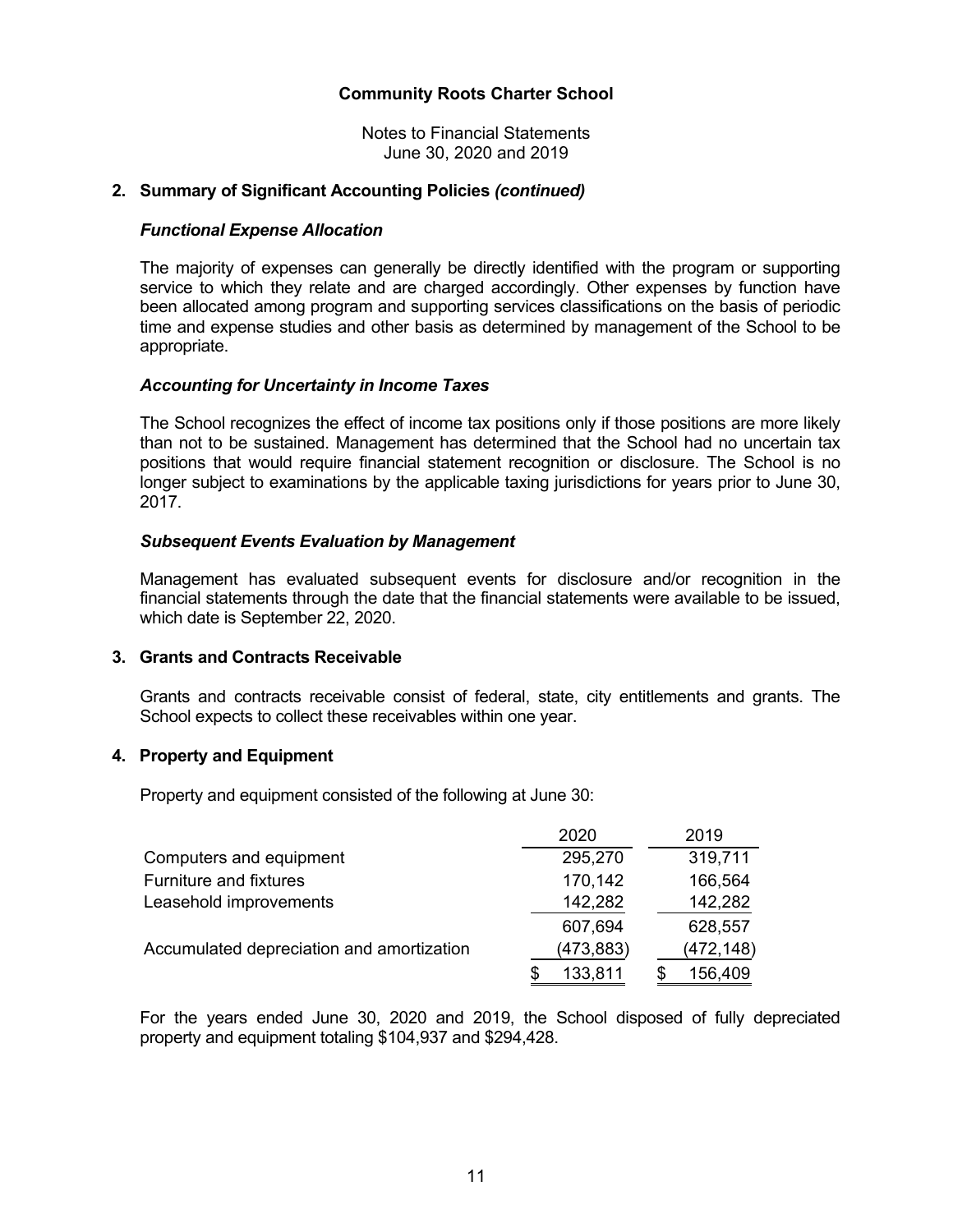Notes to Financial Statements June 30, 2020 and 2019

#### **5. Liquidity and Availability of Financial Assets**

Financial assets available for general expenditure, that is, without donor or other restrictions limiting their use within one year of the statement of financial position date, are comprised of the following at June 30, 2020:

|                                 | 2020        | 2019        |
|---------------------------------|-------------|-------------|
| Cash                            | \$1,031,803 | \$1,019,498 |
| Grants and contracts receivable | 276,635     | 26,620      |
|                                 | 1,308,438   | 1,046,118   |

As part of the School's liquidity management plan, the status of grants and contracts receivable is monitored regularly and any excess cash is held in money market accounts and other liquid instruments until it is required for operational use. At June 30, 2020 and 2019, the Board of Trustees has designated \$1,505,886 and \$1,504,853 of net assets without donor restrictions that could be drawn upon through Board resolution and be made available for current operations.

#### **6. Employee Benefit Plan**

The School maintains a pension plan qualified under Internal Revenue Code 403(b), for the benefit of its eligible employees. Under the plan, the School matched employee contributions up to 5% of annual compensation. Employee match for the years ended June 30, 2020 and 2019 amounted to \$226,987 and \$199,477.

#### **7. Concentration of Credit Risk**

Financial instruments that potentially subject the School to concentrations of credit and market risk consist principally of cash and cash equivalents on deposit with financial institutions, which from time to time may exceed the Federal Deposit Insurance Corporation ("FDIC") limit. The School does not believe that a significant risk of loss due to the failure of a financial institution presently exists. As of June 30, 2020 and 2019, approximately \$2,245,000 and \$2,232,000 of cash was maintained with an institution in excess of FDIC limits.

#### **8. Concentration of Revenue and Support**

The School receives a substantial portion of its revenue and support from the New York City Department of Education. For the years ended June 30, 2020 and 2019, the School received approximately 95% and 94% of its total revenue and support from the New York City Department of Education. If the charter school laws were modified, reducing or eliminating these revenues, the School's finances could be materially adversely affected.

#### **9. Donated Services**

Donated services are recognized as contributions in accordance with U.S. GAAP, if the services create or enhance non-financial assets, require specialized skills, are performed by people with those skills, would otherwise be purchased by the School, and are measurable. One entity has provided legal services to the School at no charge.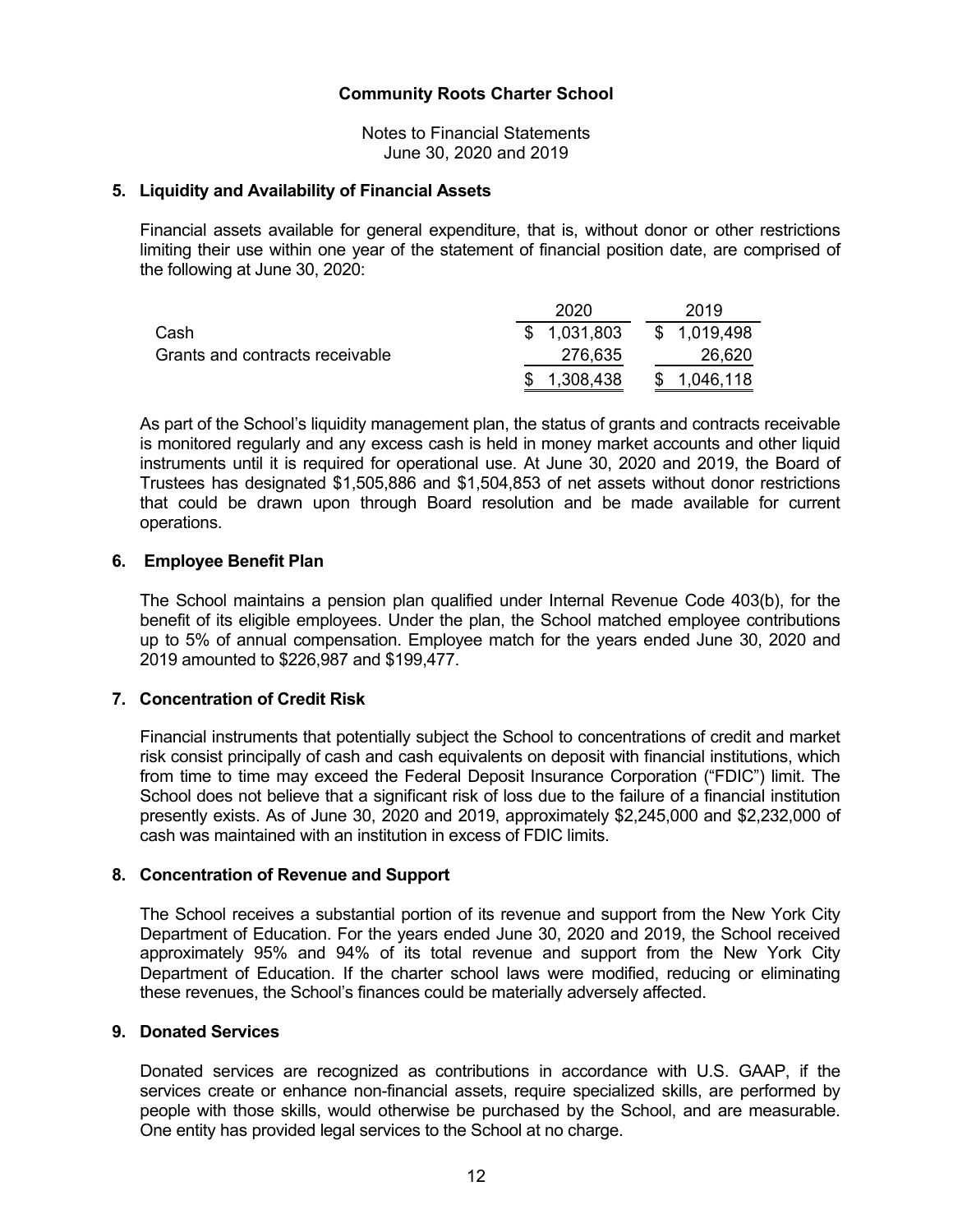Notes to Financial Statements June 30, 2020 and 2019

#### **9. Donated Services** *(continued)*

The value of these services meets the criteria for recognition in the financial statements and is recorded at fair value. For the years ended June 30, 2020 and 2019, the value of such donated services amounted to \$15,825 and \$15,050.

The value of these donated services is allocated accordingly to management and general services in the accompanying statements of activities and functional expenses.

#### **10. Commitment**

On November 1, 2017, the School signed a lease agreement with Regus Group Companies for office space under a non-cancelable lease expiring October 31, 2020. On May 7, 2020 the School renewed this lease with an expiration date of October 31, 2022. Under the terms of the lease, the School paid a security deposit in the amount of \$2,658. Occupancy expense under this lease for the years ended June 30, 2020 and 2019 amounted to \$16,876 and \$16,434

The future minimum rental payments under this lease is as follows for the years ending June 30:

| 2021 | \$ | 15,807 |
|------|----|--------|
| 2022 |    | 16,012 |
| 2023 |    | 5,337  |
|      | S  | 37,156 |

#### **11. Contingency**

Certain grants and contracts may be subject to audit by the funding sources. Such audits might result in disallowances of costs submitted for reimbursement. Management is of the opinion that such cost disallowances, if any, will not have a material effect on the accompanying financial statements. Accordingly, no amounts have been provided in the accompanying financial statements for such potential claims.

#### **12. Risks and Uncertainties**

The School's operations and financial performance may be affected by the recent COVID-19 outbreak which has spread globally and is expected to adversely affect economic conditions throughout the world. If the outbreak continues and conditions worsen, the School may experience a disruption in operations as well as a decline in revenue activities. Economic uncertainty is related to the potential reduction and/or delays in state and local per pupil operating revenue, shortfalls and variations in enrollment, and operational and other changes that could increase expenses. The outbreak may adversely affect the School's activities, financial condition, results of operations, and cash flows. Management is closely monitoring the impact of COVID-19 and believes the School is taking appropriate actions to mitigate the negative impact. However, management is unable to estimate the financial impact, if any, related to this matter.

\*\*\*\*\*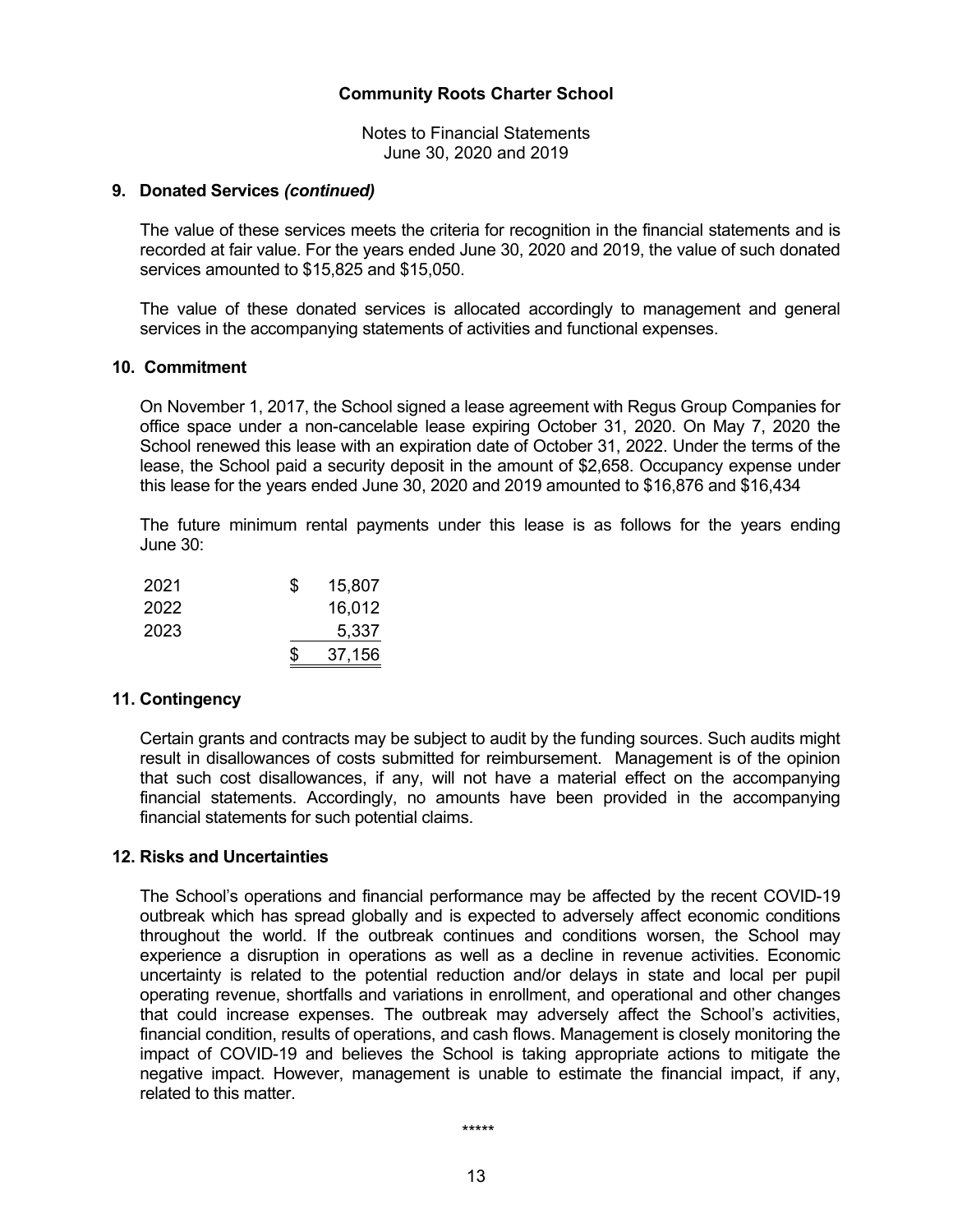

## **Report on Internal Control Over Financial Reporting and on Compliance and Other Matters Based on an Audit of Financial Statements Performed in Accordance With**  *Government Auditing Standards*

#### **Independent Auditors' Report**

#### **Board of Trustees Community Roots Charter School**

We have audited, in accordance with the auditing standards generally accepted in the United States of America and the standards applicable to financial audits contained in *Government Auditing Standards* issued by the Comptroller General of the United States, the financial statements of Community Roots Charter School (the "School"), which comprise the statement of financial position as of June 30, 2020, and the related statements of activities, functional expenses, and cash flows for the year then ended, and the related notes to the financial statements, and have issued our report thereon dated September 22, 2020.

### **Internal Control Over Financial Reporting**

In planning and performing our audit of the financial statements, we considered the School's internal control over financial reporting (internal control) to determine the audit procedures that are appropriate in the circumstances for the purpose of expressing our opinion on the financial statements, but not for the purpose of expressing an opinion on the effectiveness of the School's internal control. Accordingly, we do not express an opinion on the effectiveness of the School's internal control.

A *deficiency in internal control* exists when the design or operation of a control does not allow management or employees, in the normal course of performing their assigned functions, to prevent, or detect and correct, misstatements on a timely basis. A *material weakness* is a deficiency, or a combination of deficiencies, in internal control, such that there is a reasonable possibility that a material misstatement of the entity's financial statements will not be prevented, or detected and corrected on a timely basis. A *significant deficiency* is a deficiency, or a combination of deficiencies, in internal control that is less severe than a material weakness, yet important enough to merit attention by those charged with governance.

Our consideration of internal control was for the limited purpose described in the first paragraph of this section and was not designed to identify all deficiencies in internal control that might be material weaknesses or significant deficiencies. Given these limitations, during our audit we did not identify any deficiencies in internal control that we consider to be material weaknesses. However, material weaknesses may exist that have not been identified.

PKF O'CONNOR DAVIES, LLP

500 Mamaroneck Avenue, Harrison, NY 10528 I Tel: 914 381 8900 I Fax: 914 381 8910 I www pkfod com

PKF O'Connor Davies, LLP is a member firm of the PKF International Limited network of legally independent firms and does not accept any responsibility or liability for the actions or inactions on the part of any other individual member firm or firms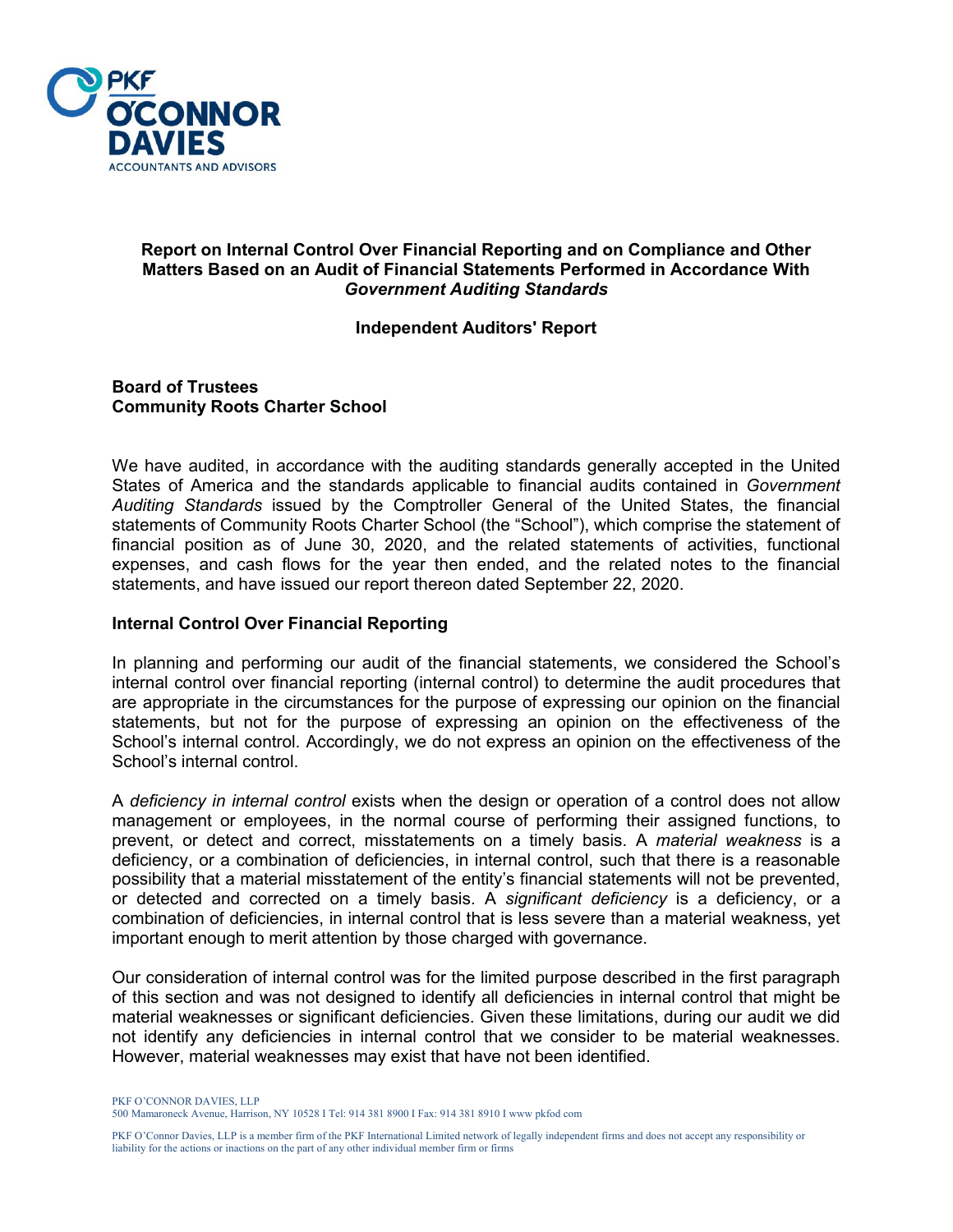#### **Board of Trustees Community Roots Charter School** Page 2

#### **Compliance and Other Matters**

As part of obtaining reasonable assurance about whether the School's financial statements are free from material misstatement, we performed tests of its compliance with certain provisions of laws, regulations, contracts, and grant agreements, noncompliance with which could have a direct and material effect on the determination of financial statement amounts. However, providing an opinion on compliance with those provisions was not an objective of our audit, and accordingly, we do not express such an opinion. The results of our tests disclosed no instances of noncompliance or other matters that are required to be reported under *Government Auditing Standards*.

#### **Purpose of this Report**

The purpose of this report is solely to describe the scope of our testing of internal control and compliance and the results of that testing, and not to provide an opinion on the effectiveness of the School's internal control or on compliance. This report is an integral part of an audit performed in accordance with *Government Auditing Standards* in considering the School's internal control and compliance. Accordingly, this communication is not suitable for any other purpose.

PKF O'Connor Davies, LLP

Harrison, New York September 22, 2020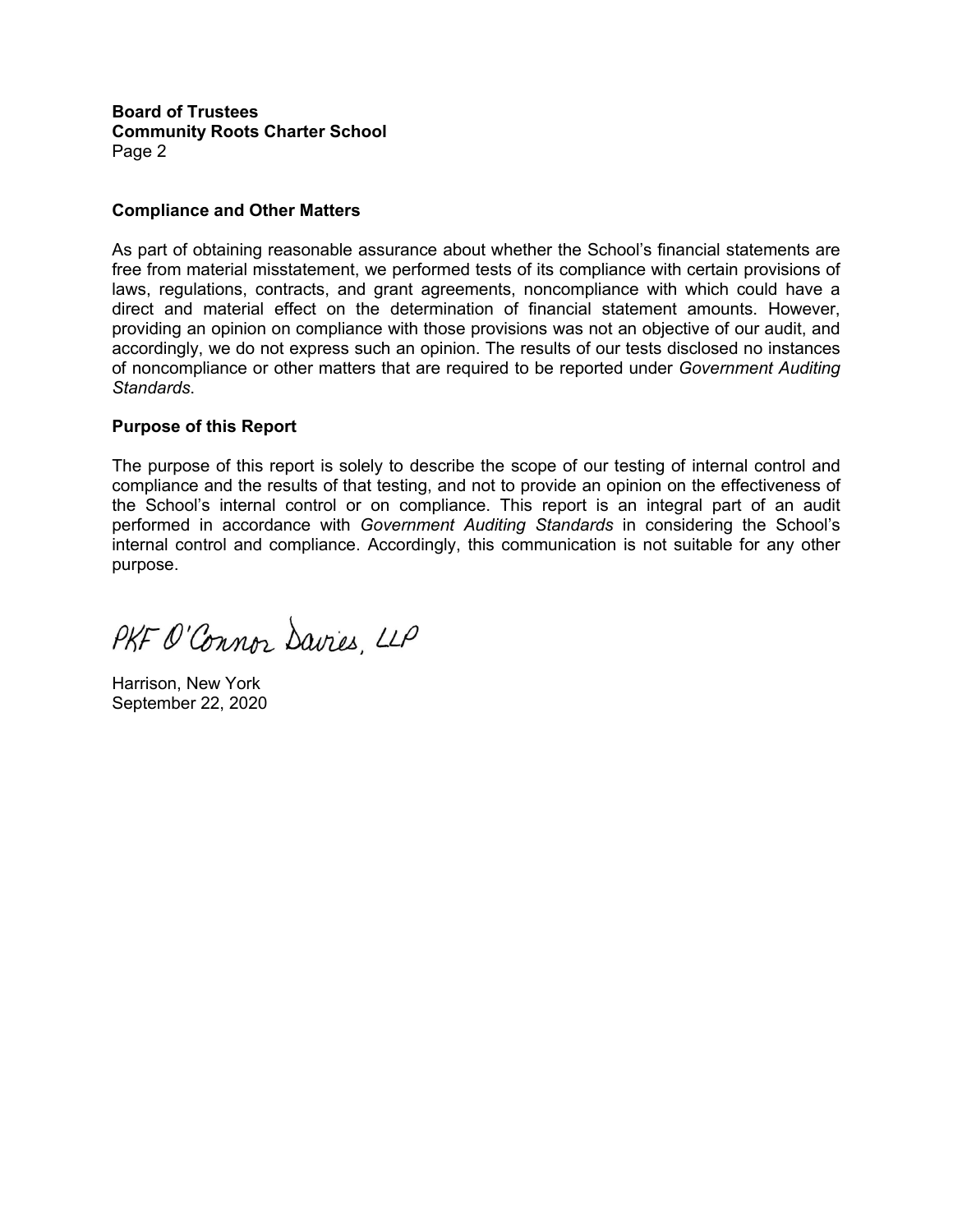## **Comm Budget Ov**

|                                                | <b>Jul 2020</b>  |      | Aug 2020                | Sep 2020         |
|------------------------------------------------|------------------|------|-------------------------|------------------|
| <b>Income</b>                                  |                  |      |                         |                  |
| 4100 State Funding                             |                  |      |                         |                  |
| 4101 General Education                         | 418,912.00       |      | 418,912.00              | 418,912.00       |
| 4102 Special Education Funding                 | 79,515.00        |      | 79,515.00               | 79,515.00        |
| 4103 NY State Textbook Aid                     | 0.00             |      | 0.00                    | 0.00             |
| 4104 NY State Software Aid                     | 0.00             |      | 0.00                    | 0.00             |
| 4105 NY State Library Aid                      | 0.00             |      | 0.00                    | 0.00             |
| 64100 Middle School State Funding              |                  |      |                         |                  |
| 64101 General Education                        | 217,512.00       |      | 217,512.00              | 217,512.00       |
| 64102 Special Education Funding                | 41,128.50        |      | 41,128.50               | 41,128.50        |
| 64103 NY State Textbook Aid                    | 0.00             |      | 0.00                    | 0.00             |
| 64104 NY State Software Aid                    | 0.00             |      | 0.00                    | 0.00             |
| 64105 NY State Library Aid                     | 0.00             |      | 0.00                    | 0.00             |
| <b>Total 64100 Middle School State Funding</b> | \$<br>258,640.50 |      | \$258,640.50            | \$<br>258,640.50 |
| <b>Total 4100 State Funding</b>                | \$<br>757,067.50 |      | \$757,067.50            | \$<br>757,067.50 |
| 4200 Federal Funding                           |                  |      |                         |                  |
| 4201 IDEA Funding                              | 0.00             |      | 0.00                    | 0.00             |
| 4202 E-Rate for tech/Comm                      | 0.00             |      | 0.00                    | 0.00             |
| 4203 Title I                                   | 0.00             |      | 0.00                    | 0.00             |
| 4204 Title IIA                                 | 0.00             |      | 0.00                    | 0.00             |
| <b>Total 4200 Federal Funding</b>              | \$<br>0.00       | - \$ | 0.00                    | \$<br>0.00       |
| <b>4300 Contributions</b>                      |                  |      |                         |                  |
| 4302 Unrestricted Private Donations            | 5,000.00         |      | 5,000.00                | 5,000.00         |
| 4304 Community Council (FOCR)                  | 8,333.33         |      | 8,333.33                | 8,333.33         |
| <b>Total 4300 Contributions</b>                | \$<br>13,333.33  | \$   | 13,333.33               | \$<br>13,333.33  |
| 4400 Miscellaneous Income                      |                  |      |                         |                  |
| 4401 Interest                                  | 200.00           |      | 200.00                  | 200.00           |
| 4404 Summer Camp Fees                          | 0.00             |      | 0.00                    | 0.00             |
| Total 4400 Miscellaneous Income                | \$<br>200.00     | \$   | 200.00                  | \$<br>200.00     |
| Total Income                                   | \$<br>770,600.83 |      | \$770,600.83            | \$<br>770,600.83 |
| <b>Gross Profit</b>                            | \$               |      | 770,600.83 \$770,600.83 | \$<br>770,600.83 |
| <b>Expenses</b>                                |                  |      |                         |                  |
| 50000 Elementary School Expenses               |                  |      |                         |                  |
| 5001 Elementary School Compensation            |                  |      |                         |                  |
| 5100 ES Compensation - Admin                   |                  |      |                         |                  |
| 5101 D & O Salary                              | 29,467.00        |      | 29,467.00               | 29,467.00        |
| 5120 Admin Staff Gross Salary                  | 72,024.00        |      | 72,024.00               | 72,024.00        |
| 5140 Child Care                                | 0.00             |      | 0.00                    | 600.00           |
| 5141 Family Workshop Stipend                   | 0.00             |      | 0.00                    | 419.00           |
| 5604 Overnight Stipend - ES                    | 0.00             |      | 0.00                    | 808.50           |
| Total 5100 ES Compensation - Admin             | \$<br>101,491.00 |      | \$101,491.00            | \$<br>103,318.50 |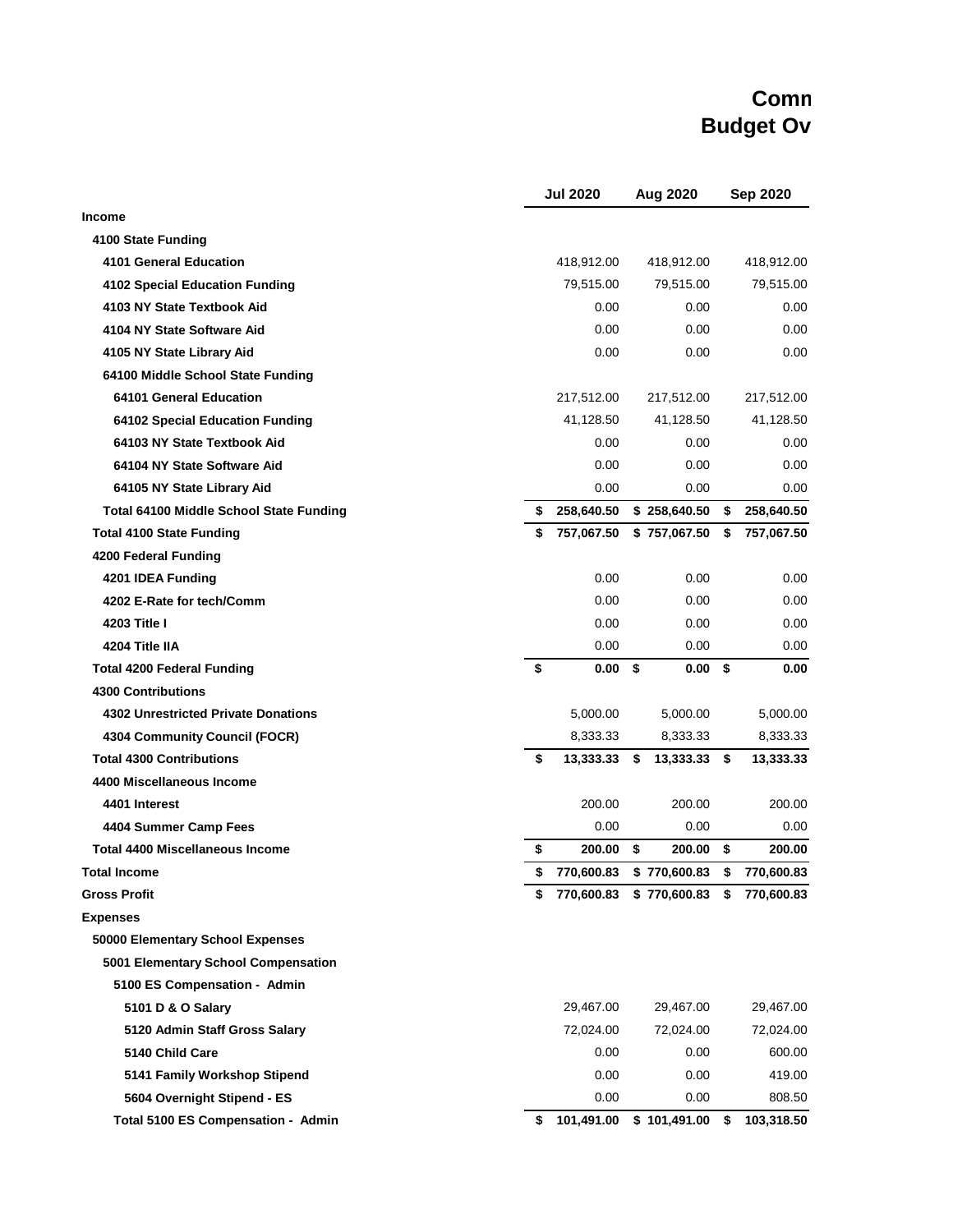| 5200 Compensation - Instructional St              |                  |     |              |                  |
|---------------------------------------------------|------------------|-----|--------------|------------------|
| 5201 Teachers & Faculty Gross Salary              | 253,015.00       |     | 253,015.00   | 253,015.00       |
| 5204 Paraprofessional Stipends                    | 0.00             |     | 0.00         | 4,156.00         |
| 6302 Professional Dev - Stipend                   | 0.00             |     | 0.00         | 42,950.34        |
| <b>Total 5200 Compensation - Instructional St</b> | \$<br>253,015.00 |     | \$253,015.00 | \$<br>300,121.34 |
| 5400 Compensation - Incentive                     |                  |     |              |                  |
| 5402 Family Leave Benefit Compensation            | 0.00             |     | 0.00         | 3,500.00         |
| <b>Total 5400 Compensation - Incentive</b>        | \$<br>0.00       | -\$ | 0.00         | \$<br>3,500.00   |
| 5600 After School                                 |                  |     |              |                  |
| 5601 CRCS Staff After School Pay                  | 0.00             |     | 0.00         | 12,000.00        |
| 5603 Summer Camp Compensation                     | 0.00             |     | 0.00         | 0.00             |
| <b>Total 5600 After School</b>                    | \$<br>0.00       | \$  | 0.00         | \$<br>12,000.00  |
| <b>Total 5001 Elementary School Compensation</b>  | \$<br>354,506.00 |     | \$354,506.00 | \$<br>418,939.84 |
| 6100 General & Administrative                     |                  |     |              |                  |
| 6101 Office Supplies                              | 1,667.00         |     | 1,667.00     | 1,667.00         |
| 6104 Printing & Copying                           | 417.00           |     | 417.00       | 417.00           |
| 6105 Copy Machine Lease                           | 2,917.00         |     | 2,917.00     | 2,917.00         |
| 6106 Postage & Delivery                           | 125.00           |     | 125.00       | 125.00           |
| 6107 Dues & subscriptions                         | 625.00           |     | 625.00       | 625.00           |
| 6108 Staff Appreciation                           | 0.00             |     | 0.00         | 1,200.00         |
| 6110 Depreciation                                 | 9,167.00         |     | 9,167.00     | 9,167.00         |
| 6111 Travel                                       | 0.00             |     | 0.00         | 500.00           |
| 6304 Meals & Entertainment                        | 0.00             |     | 0.00         | 750.00           |
| 6305 Board of Trustees Costs                      | 167.00           |     | 167.00       | 167.00           |
| 6401 Recruitment                                  | 542.00           |     | 542.00       | 542.00           |
| 8100 Facility                                     | 1,500.00         |     | 1,500.00     | 1,500.00         |
| 8102 Repairs & Maintenance                        | 417.00           |     | 417.00       | 417.00           |
| <b>Total 6100 General &amp; Administrative</b>    | \$<br>17,544.00  | \$  | 17,544.00    | \$<br>19,994.00  |
| 6200 Professional Services                        |                  |     |              |                  |
| <b>6201 Accounting Services</b>                   | 2,500.00         |     | 2,500.00     | 2,500.00         |
| 6202 Audit Fees                                   | 0.00             |     | 0.00         | 0.00             |
| 6203 Payroll Fees (ADP)                           | 1,500.00         |     | 1,500.00     | 1,500.00         |
| 6204 Legal Services - Paid                        | 1.667.00         |     | 1,667.00     | 1,667.00         |
| 6206 Substitute teacher                           | 0.00             |     | 0.00         | 1,000.00         |
| 6212 Guest Speakers                               | 0.00             |     | 0.00         | 0.00             |
| 6213 IT Consultants                               | 250.00           |     | 250.00       | 250.00           |
| 6215 Professional Services - Other                | 417.00           |     | 417.00       | 417.00           |
| <b>6216 Special Education Services</b>            | 0.00             |     | 0.00         | 6,000.00         |
| 6219 Professional Services - 1099                 | 0.00             |     | 0.00         | 500.00           |
| <b>Total 6200 Professional Services</b>           | \$<br>6,334.00   | \$  | 6,334.00     | \$<br>13,834.00  |
| 6300 Professional Development                     |                  |     |              |                  |
| 6303 Professional Dev. - Seminars                 | 0.00             |     | 0.00         | 1,200.00         |
| <b>Total 6300 Professional Development</b>        | \$<br>$0.00*$    |     | 0.00         | \$<br>1,200.00   |
| 6500 Fundraising Expense                          |                  |     |              |                  |
| 6501 Mailings & Materials                         | 417.00           |     | 417.00       | 417.00           |
| 6502 Annual Gala                                  | 0.00             |     | 0.00         | 0.00             |
| 6503 FOCR Expense                                 | 0.00             |     | 0.00         | 4,000.00         |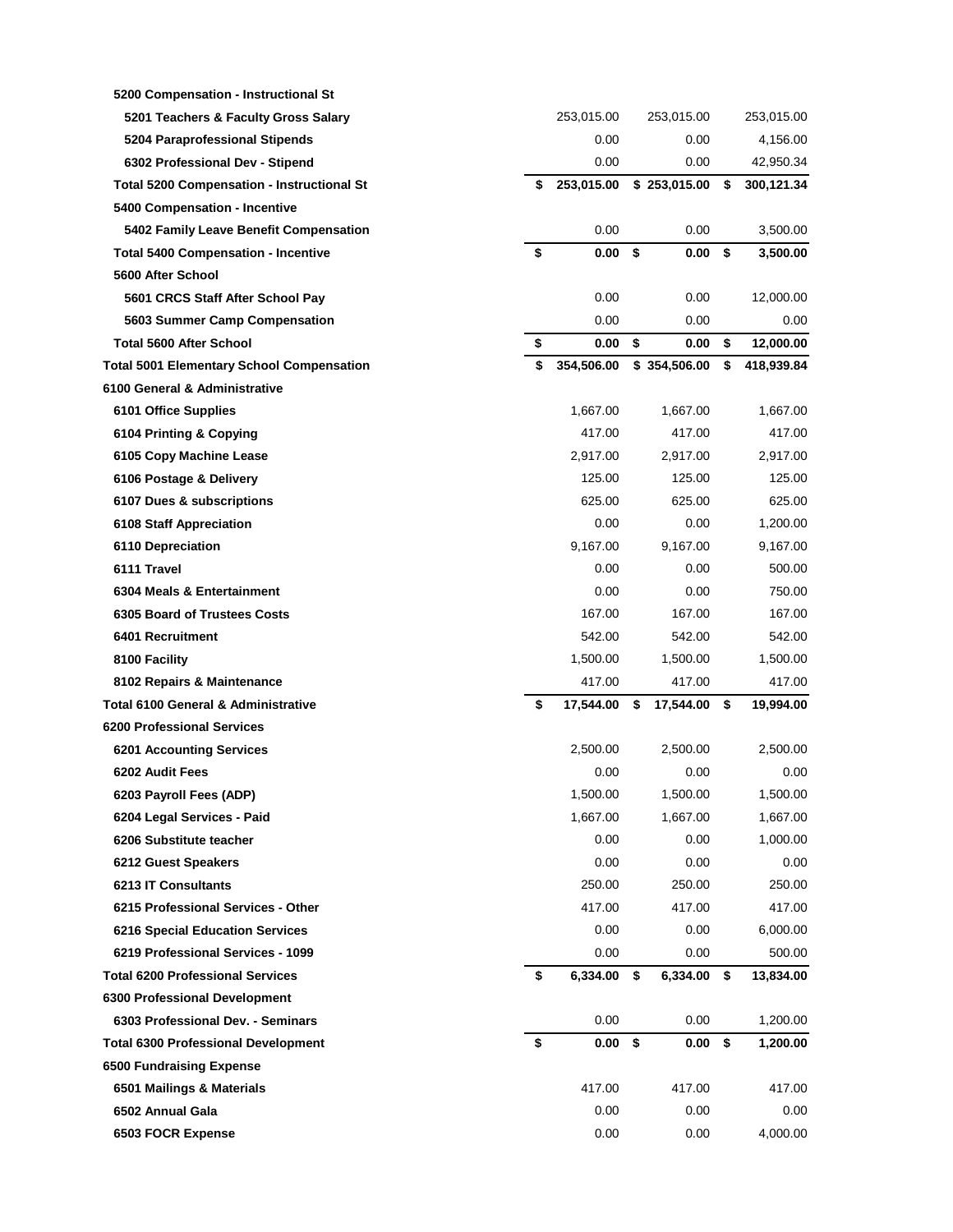| 6507 Processing Fees                                                                      | 167.00                 | 167.00                 | 167.00                   |
|-------------------------------------------------------------------------------------------|------------------------|------------------------|--------------------------|
| <b>Total 6500 Fundraising Expense</b>                                                     | \$<br>584.00           | \$<br>584.00           | \$<br>4,584.00           |
| <b>7100 Direct Educational Expenses</b>                                                   |                        |                        |                          |
| 6109 BAM Institutional Partnership                                                        | 0.00                   | 0.00                   | 0.00                     |
| 7101 Classroom Supplies                                                                   | 3,750.00               | 3,750.00               | 3,750.00                 |
| 7103 Art Supplies                                                                         | 416.67                 | 416.67                 | 416.67                   |
| <b>7104 Music Supplies</b>                                                                | 83.33                  | 83.33                  | 83.33                    |
| 7105 Science Supplies                                                                     | 291.67                 | 291.67                 | 291.67                   |
| <b>7106 Special Education Supplies</b>                                                    | 833.33                 | 833.33                 | 833.33                   |
| <b>7107 Physical Education Supplies</b>                                                   | 125.00                 | 125.00                 | 125.00                   |
| 7108 After School Supplies                                                                | 0.00                   | 0.00                   | 250.00                   |
| 7109 After School Programs                                                                | 0.00                   | 0.00                   | 1,150.00                 |
| 7110 NYS Library                                                                          | 0.00                   | 0.00                   | 0.00                     |
| 7111 NYS Software                                                                         | 0.00                   | 0.00                   | 0.00                     |
| 7112 NYS Textbooks                                                                        | 0.00                   | 0.00                   | 0.00                     |
| 7113 COW Expense                                                                          | 0.00                   | 0.00                   | 0.00                     |
| 7115 Field Trips                                                                          | 0.00                   | 0.00                   | 3,500.00                 |
| <b>7117 Graduation Expense</b>                                                            | 0.00                   | 0.00                   | 0.00                     |
| 7121 Teacher Discretionary Funds                                                          | 0.00                   | 0.00                   | 250.00                   |
| 7123 After School Snack                                                                   | 0.00                   | 0.00                   | 1,500.00                 |
| <b>Total 7100 Direct Educational Expenses</b>                                             | \$<br>5,500.00         | \$<br>5,500.00         | \$<br>12,150.00          |
| 8200 Technology/Communications Exp.                                                       |                        |                        |                          |
| 8202 Internet                                                                             | 1,257.00               | 1,257.00               | 1,257.00                 |
|                                                                                           |                        |                        |                          |
| 8203 Technology Maintenance                                                               | 833.00                 | 833.00                 | 833.00                   |
| <b>Total 8200 Technology/Communications Exp.</b>                                          | \$<br>2,090.00         | \$<br>2,090.00         | \$<br>2,090.00           |
| 8300 Insurance                                                                            |                        |                        |                          |
| 8301 General Liability                                                                    | 27,106.20              | 0.00                   | 0.00                     |
| 8302 Umbrella Liability                                                                   | 7,918.90               | 0.00                   | 0.00                     |
| 8303 Directors & Officers                                                                 | 8,345.70               | 0.00                   | 0.00                     |
| 8307 Business Owners Insurance                                                            | 11,987.80              | 0.00                   | 0.00                     |
| 8309 Catastrophic Student Accident                                                        | 440.00                 | 0.00                   | 0.00                     |
| 8311 Excess Crime                                                                         | 9,113.50               | 0.00                   | 0.00                     |
| 8313 Student Accident                                                                     | 1,934.90               | 0.00                   | 0.00                     |
| <b>Total 8300 Insurance</b>                                                               | \$<br>66,847.00 \$     | $0.00$ \$              | 0.00                     |
| 8800 Miscellaneous Expenses                                                               |                        |                        |                          |
| 8801 Bank Fees                                                                            | 83.00                  | 83.00                  | 83.00                    |
| 8807 Community Development                                                                | 0.00                   | 0.00                   | 150.00                   |
| <b>Total 8800 Miscellaneous Expenses</b>                                                  | \$<br>83.00            | \$<br>83.00            | \$<br>233.00             |
| <b>Total 50000 Elementary School Expenses</b>                                             | \$<br>453,488.00       | \$386,641.00           | \$<br>473,024.84         |
| 5500 Benefits Expense                                                                     |                        |                        |                          |
| 5502 Social Security ER                                                                   | 35,643.00              | 35,643.00              | 35,643.00                |
| 5505 Medicare ER                                                                          | 8,336.00               | 8,336.00               | 8,336.00                 |
| 5510 State Unemployment                                                                   | 3,449.00               | 3,449.00               | 3,449.00                 |
| 5511 Workers Comp. & ER Liability                                                         | 35,516.00              | 0.00                   | 0.00                     |
| 5513 Medical Expense                                                                      | 89,185.00              | 89,185.00              | 89,185.00                |
| <b>5525 Medical EE Contributions</b><br>5537 Medical Expense Reimbursement Program (MERP) | -13,378.00<br>1,250.00 | -13,378.00<br>1,250.00 | $-13,378.00$<br>1,250.00 |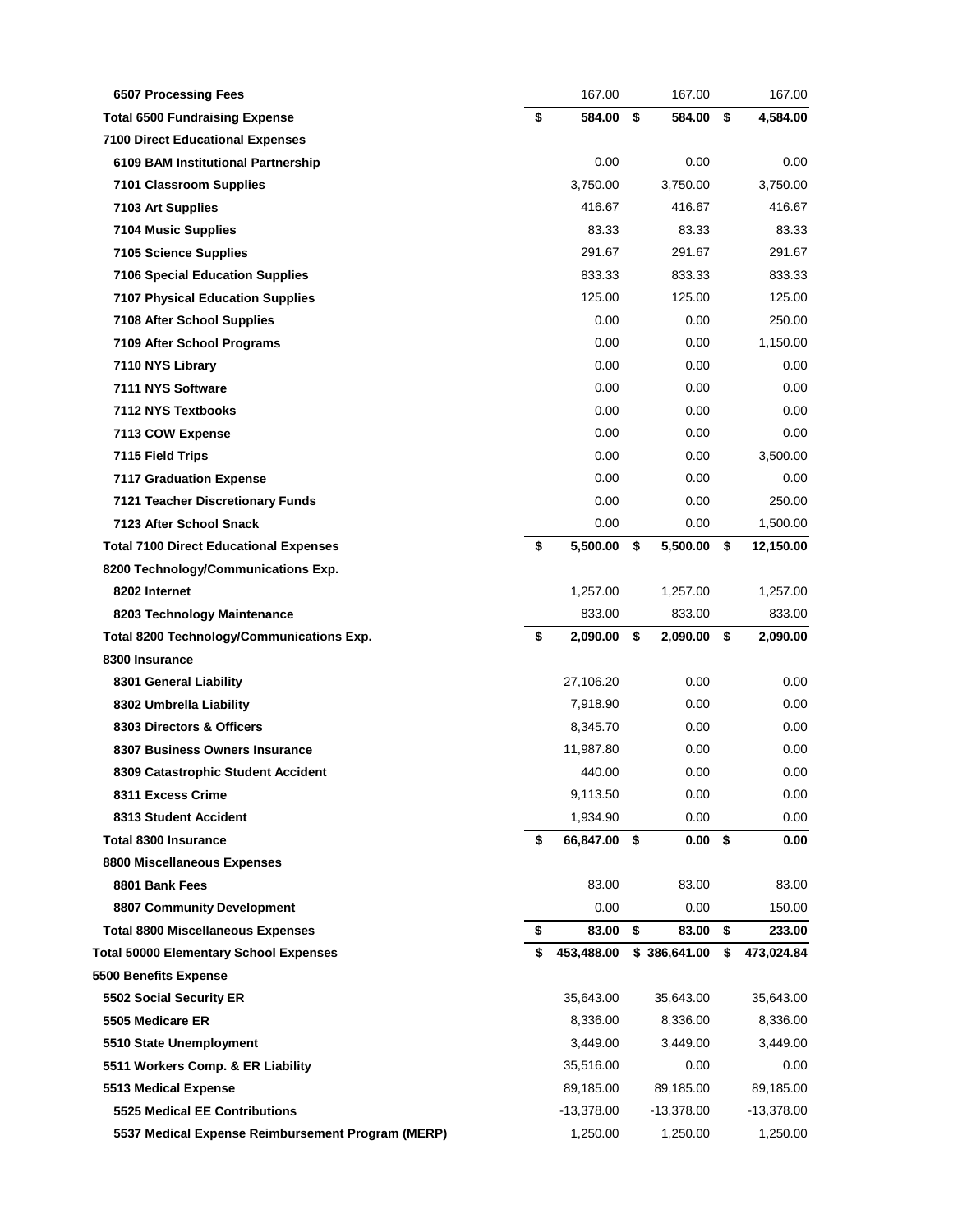| <b>Total 5513 Medical Expense</b>           | \$<br>77,057.00  | \$  | 77,057.00    | \$<br>77,057.00  |
|---------------------------------------------|------------------|-----|--------------|------------------|
| 5514 Dental Expense                         | 3,963.00         |     | 3,963.00     | 3,963.00         |
| 5524 Dental EE Contributions                | $-1,982.00$      |     | $-1,982.00$  | $-1,982.00$      |
| <b>Total 5514 Dental Expense</b>            | \$<br>1,981.00   | \$  | 1,981.00     | \$<br>1,981.00   |
| 5515 Disability Insurance                   |                  |     |              |                  |
| 5515-1 Long Term Disability                 | 771.00           |     | 771.00       | 771.00           |
| 5515-2 Short Term Disability Insurance      | 706.00           |     | 706.00       | 706.00           |
| <b>Total 5515 Disability Insurance</b>      | \$<br>1,477.00   | \$  | 1,477.00     | \$<br>1,477.00   |
| 5516 Vision Expense                         | 1,152.00         |     | 1,152.00     | 1,152.00         |
| 5526 Vision EE Contributions                | $-125.00$        |     | -125.00      | $-125.00$        |
| <b>Total 5516 Vision Expense</b>            | \$<br>1,027.00   | \$  | 1,027.00     | \$<br>1,027.00   |
| 5519 403B Employee Match                    | 0.00             |     | 0.00         | 0.00             |
| 5520 Retirement Admin Fees                  | 833.00           |     | 833.00       | 833.00           |
| 5523 Health Benefit Admin Fees              | 167.00           |     | 167.00       | 167.00           |
| 5533 FSA                                    | 458.00           |     | 458.00       | 458.00           |
| <b>Total 5500 Benefits Expense</b>          | \$<br>165,944.00 |     | \$130,428.00 | \$<br>130,428.00 |
| 60000 Middle School Expenses                |                  |     |              |                  |
| 65000 MS Compensation                       |                  |     |              |                  |
| 65100 MS Compensation - Admin               |                  |     |              |                  |
| 65101 Middle School Director Salary         | 25,954.00        |     | 25,954.00    | 25,954.00        |
| 65120 MS Admin Staff Gross Salary           | 35,665.00        |     | 35,665.00    | 35,665.00        |
| Total 65100 MS Compensation - Admin         | \$<br>61,619.00  | \$  | 61,619.00    | \$<br>61,619.00  |
| 65200 MS - Faculty Salary                   |                  |     |              |                  |
| 65201 MS Teachers & Faculty                 | 129,411.00       |     | 129,411.00   | 129,411.00       |
| 66302 Professional Dev - Stipend            | 0.00             |     | 0.00         | 23,216.40        |
| 66307 Department Head Stipend               | 0.00             |     | 0.00         | 2,380.00         |
| Total 65200 MS - Faculty Salary             | \$<br>129,411.00 |     | \$129,411.00 | \$<br>155,007.40 |
| 65400 Incentives & Bonuses                  |                  |     |              |                  |
| 65601 Middle School Job Fair Stipend        | 0.00             |     | 0.00         | 0.00             |
| <b>Total 65400 Incentives &amp; Bonuses</b> | \$<br>0.00       | -\$ | 0.00         | \$<br>0.00       |
| 65600 Afterschool - MS                      |                  |     |              |                  |
| 65602 MS After School Part Time Staff       | 0.00             |     | 0.00         | 1,500.00         |
| 65604 Overnight Trip Stipend - MS           | 0.00             |     | 0.00         | 900.00           |
| Total 65600 Afterschool - MS                | \$<br>$0.00$ \$  |     | 0.00         | \$<br>2,400.00   |
| <b>Total 65000 MS Compensation</b>          | \$<br>191,030.00 |     | \$191,030.00 | \$<br>219,026.40 |
| 66100 General & Adminstrative Expense       |                  |     |              |                  |
| 66101 Office Supplies                       | 1,000.00         |     | 1,000.00     | 1,000.00         |
| 66108 Staff Appreciation                    | 0.00             |     | 0.00         | 250.00           |
| 66111 Travel                                | 0.00             |     | 0.00         | 750.00           |
| Total 66100 General & Adminstrative Expense | \$<br>1,000.00   | \$  | 1,000.00     | \$<br>2,000.00   |
| 66200 Professional Services                 |                  |     |              |                  |
| 66206 Substitute Teacher                    | 0.00             |     | 0.00         | 350.00           |
| 66216 Special Education Services            | 0.00             |     | 0.00         | 250.00           |
| 66219 Professional Services - 1099          | 0.00             |     | 0.00         | 350.00           |
| <b>Total 66200 Professional Services</b>    | \$<br>$0.00$ \$  |     | 0.00         | \$<br>950.00     |
| 66300 Professional Development - MS         |                  |     |              |                  |
| 66301 Professional Dev - In School          | 0.00             |     | 0.00         | 3,000.00         |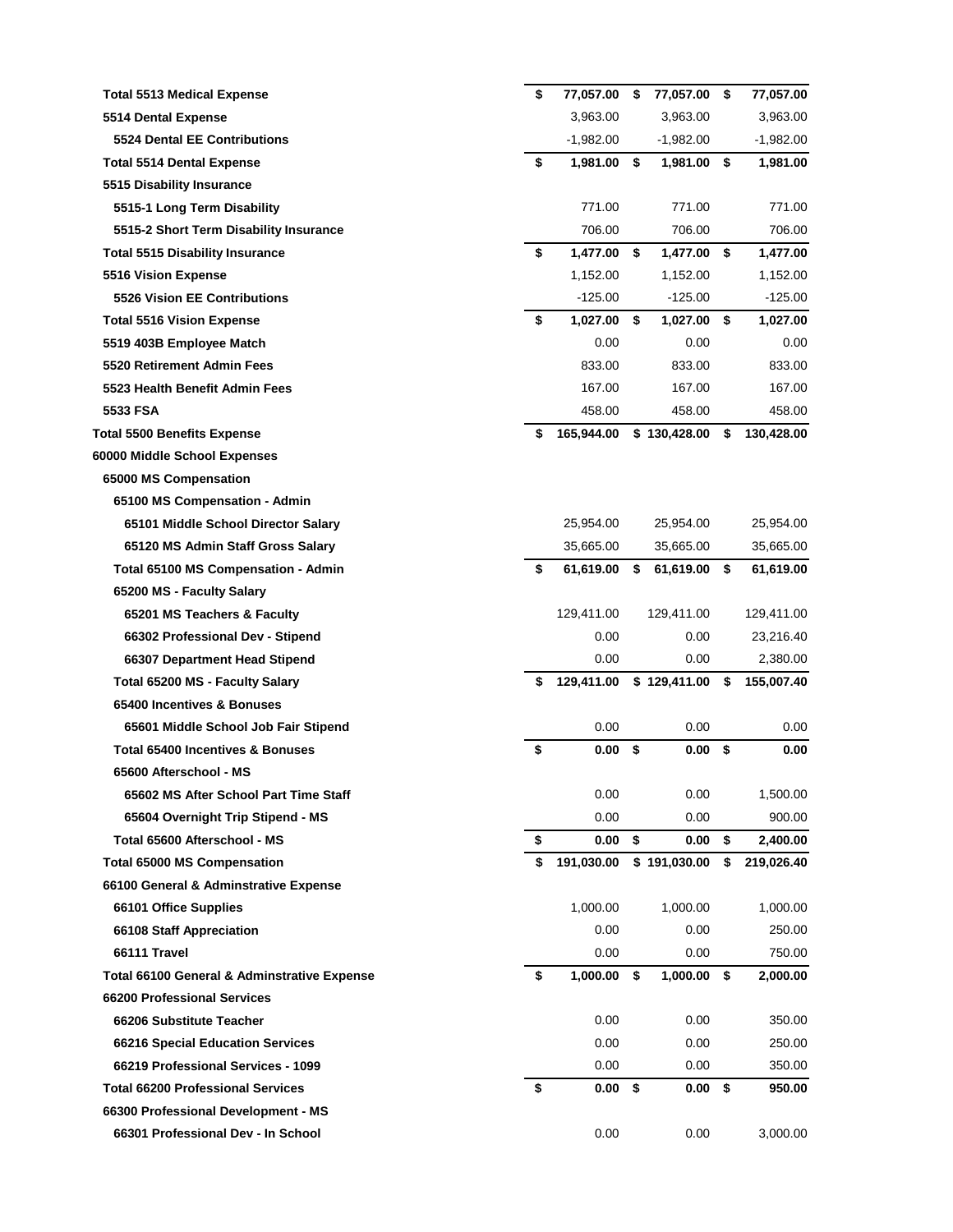| 66303 Professional Dev - Seminars                |     | 0.00              | 0.00            |     | 1,200.00   |
|--------------------------------------------------|-----|-------------------|-----------------|-----|------------|
| 66304 Professional Development - Meals           |     | 0.00              | 0.00            |     | 500.00     |
| <b>Total 66300 Professional Development - MS</b> | \$  | 0.00 <sup>5</sup> | 0.00            | \$  | 4,700.00   |
| 67100 Direct Educational Expenses                |     |                   |                 |     |            |
| 66220 Student testing Services                   |     | 0.00              | 0.00            |     | 0.00       |
| 67101 Classroom Supplies                         |     | 833.33            | 833.33          |     | 833.33     |
| 67103 Art Supplies                               |     | 250.00            | 250.00          |     | 250.00     |
| 67105 Science Supplies                           |     | 250.00            | 250.00          |     | 250.00     |
| 67106 Special Education Supplies                 |     | 125.00            | 125.00          |     | 125.00     |
| 67107 Physical Education Supplies                |     | 458.33            | 458.33          |     | 458.33     |
| 67108 After School Supplies                      |     | 0.00              | 0.00            |     | 50.00      |
| 67109 After School Programs                      |     | 0.00              | 0.00            |     | 3,000.00   |
| 67110 NYS Library                                |     | 0.00              | 0.00            |     | 0.00       |
| 67111 NYS Software (FAMIS)                       |     | 0.00              | 0.00            |     | 0.00       |
| 67112 NYS Textbooks (FAMIS)                      |     | 0.00              | 0.00            |     | 0.00       |
| 67115 Field Trips                                |     | 0.00              | 0.00            |     | 6,000.00   |
| 67127 Humanitites                                |     | 625.00            | 625.00          |     | 625.00     |
| 67128 Math Supplies                              |     | 291.67            | 291.67          |     | 291.67     |
| 67129 Drama Supplies                             |     | 0.00              | 0.00            |     | 0.00       |
| 67130 Spanish Supplies                           |     | 208.33            | 208.33          |     | 208.33     |
| 67132 Intensives                                 |     | 0.00              | 0.00            |     | 0.00       |
| <b>Total 67100 Direct Educational Expenses</b>   | \$  | 3,041.66          | \$<br>3,041.66  | \$  | 12,091.66  |
| 68200 Technology/Communications Exp              |     |                   |                 |     |            |
| 68202 Internet                                   |     | 500.00            | 500.00          |     | 500.00     |
| <b>Total 68200 Technology/Communications Exp</b> | \$  | 500.00            | \$<br>500.00    | \$  | 500.00     |
| 68800 Miscellaneous Expenses                     |     |                   |                 |     |            |
| 68803 Community Meals/Snacks                     |     | 0.00              | 0.00            |     | 350.00     |
| <b>Total 68800 Miscellaneous Expenses</b>        | \$  | 0.00              | \$<br>0.00      | \$  | 350.00     |
| <b>Total 60000 Middle School Expenses</b>        | \$  | 195,571.66        | \$195,571.66    | \$  | 239,618.06 |
| Total Expenses                                   | \$  | 815,003.66        | \$712,640.66    | \$  | 843,070.90 |
| <b>Net Operating Income</b>                      | -\$ | 44,402.83         | \$<br>57,960.17 | -\$ | 72,470.07  |
| Net Income                                       | -\$ | 44,402.83         | \$<br>57,960.17 | -\$ | 72,470.07  |

Thursday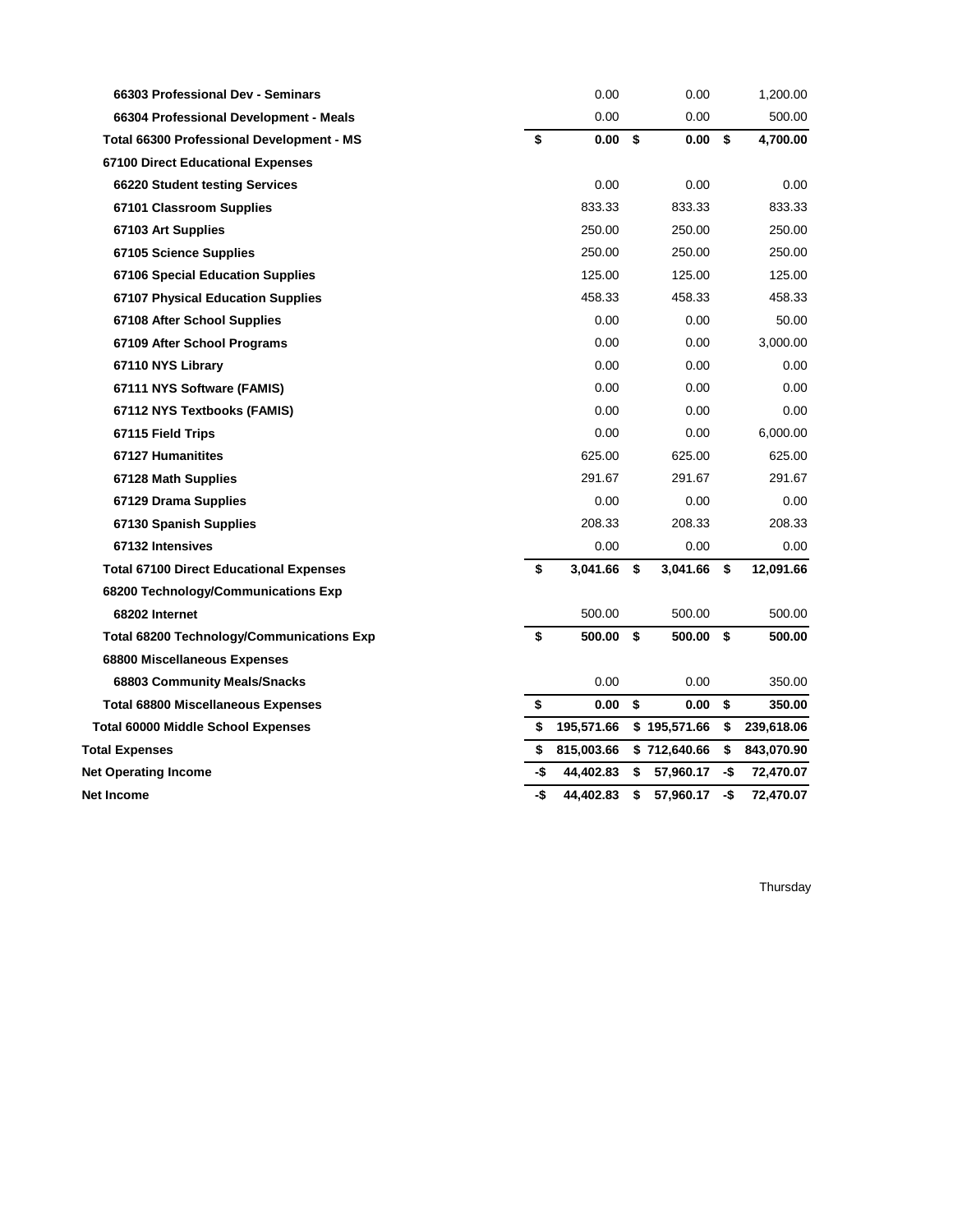## **munity Roots Charter School verview: FY2020-2021 - FY21 P&L**

**July 2020 - June 2021**

| Oct 2020        | <b>Nov 2020</b>  | Dec 2020         | <b>Jan 2021</b> | <b>Feb 2021</b> | <b>Mar 2021</b>  | Apr 2021        | <b>May 2021</b>  |
|-----------------|------------------|------------------|-----------------|-----------------|------------------|-----------------|------------------|
|                 |                  |                  |                 |                 |                  |                 |                  |
| 418,912.00      | 418,912.00       | 418,912.00       | 418,912.00      | 418,912.00      | 418,912.00       | 418,912.00      | 418,912.00       |
| 79,515.00       | 79,515.00        | 79,515.00        | 79,515.00       | 79,515.00       | 79,515.00        | 79,515.00       | 79,515.00        |
| 0.00            | 0.00             | 0.00             | 0.00            | 0.00            | 0.00             | 0.00            | 0.00             |
| 0.00            | 0.00             | 0.00             | 0.00            | 0.00            | 0.00             | 0.00            | 0.00             |
| 0.00            | 0.00             | 0.00             | 0.00            | 0.00            | 0.00             | 0.00            | 0.00             |
| 217,512.00      | 217,512.00       | 217,512.00       | 217,512.00      | 217,512.00      | 217,512.00       | 217,512.00      | 217,512.00       |
| 41,128.50       | 41,128.50        | 41,128.50        | 41,128.50       | 41,128.50       | 41,128.50        | 41,128.50       | 41,128.50        |
| 0.00            | 0.00             | 0.00             | 0.00            | 0.00            | 0.00             | 0.00            | 0.00             |
| 0.00            | 0.00             | 0.00             | 0.00            | 0.00            | 0.00             | 0.00            | 0.00             |
| 0.00            | 0.00             | 0.00             | 0.00            | 0.00            | 0.00             | 0.00            | 0.00             |
| \$258,640.50    | \$<br>258,640.50 | \$<br>258,640.50 | \$258,640.50    | \$258,640.50    | \$<br>258,640.50 | \$258,640.50    | \$<br>258,640.50 |
| \$757,067.50    | \$<br>757,067.50 | \$<br>757,067.50 | \$757,067.50    | \$757,067.50    | \$<br>757,067.50 | \$757,067.50    | \$<br>757,067.50 |
|                 |                  |                  |                 |                 |                  |                 |                  |
| 0.00            | 0.00             | 0.00             | 0.00            | 0.00            | 0.00             | 80,000.00       | 0.00             |
| 0.00            | 0.00             | 0.00             | 0.00            | 0.00            | 0.00             | 5,000.00        | 0.00             |
| 0.00            | 0.00             | 0.00             | 0.00            | 0.00            | 0.00             | 50,000.00       | 0.00             |
| 0.00            | 0.00             | 0.00             | 0.00            | 0.00            | 0.00             | 6,500.00        | 0.00             |
| \$<br>0.00      | \$<br>0.00       | \$<br>0.00       | \$<br>0.00      | \$<br>0.00      | \$<br>0.00       | \$141,500.00    | \$<br>0.00       |
| 5,000.00        | 5,000.00         | 5,000.00         | 5,000.00        | 5,000.00        | 5,000.00         | 5,000.00        | 5,000.00         |
| 8,333.33        | 8,333.33         | 8,333.33         | 8,333.33        | 8,333.33        | 8,333.33         | 8,333.33        | 8,333.33         |
| \$<br>13,333.33 | \$<br>13,333.33  | \$<br>13,333.33  | \$<br>13,333.33 | \$<br>13,333.33 | \$<br>13,333.33  | \$<br>13,333.33 | \$<br>13,333.33  |
| 200.00          | 200.00           | 200.00           | 200.00          | 200.00          | 200.00           | 200.00          | 200.00           |
| 0.00            | 0.00             | 0.00             | 0.00            | 0.00            | 0.00             | 0.00            | 0.00             |
| \$<br>200.00    | \$<br>200.00     | \$<br>200.00     | \$<br>200.00    | \$<br>200.00    | \$<br>200.00     | \$<br>200.00    | \$<br>200.00     |
| \$770,600.83    | \$<br>770,600.83 | \$<br>770,600.83 | \$770,600.83    | \$770,600.83    | \$<br>770,600.83 | \$912,100.83    | \$<br>770,600.83 |
| \$770,600.83    | \$<br>770,600.83 | \$<br>770,600.83 | \$770,600.83    | \$770,600.83    | \$<br>770,600.83 | \$912,100.83    | \$<br>770,600.83 |

| \$103.318.50 | 103.318.50 | 103.318.50 | 103.318.50<br>\$ | 103.318.50<br>S. | 103.318.50 | 103.318.50 | S | 103.318.50 |
|--------------|------------|------------|------------------|------------------|------------|------------|---|------------|
| 808.50       | 808.50     | 808.50     | 808.50           | 808.50           | 808.50     | 808.50     |   | 808.50     |
| 419.00       | 419.00     | 419.00     | 419.00           | 419.00           | 419.00     | 419.00     |   | 419.00     |
| 600.00       | 600.00     | 600.00     | 600.00           | 600.00           | 600.00     | 600.00     |   | 600.00     |
| 72.024.00    | 72.024.00  | 72.024.00  | 72.024.00        | 72.024.00        | 72.024.00  | 72.024.00  |   | 72.024.00  |
| 29,467.00    | 29.467.00  | 29.467.00  | 29.467.00        | 29.467.00        | 29.467.00  | 29.467.00  |   | 29.467.00  |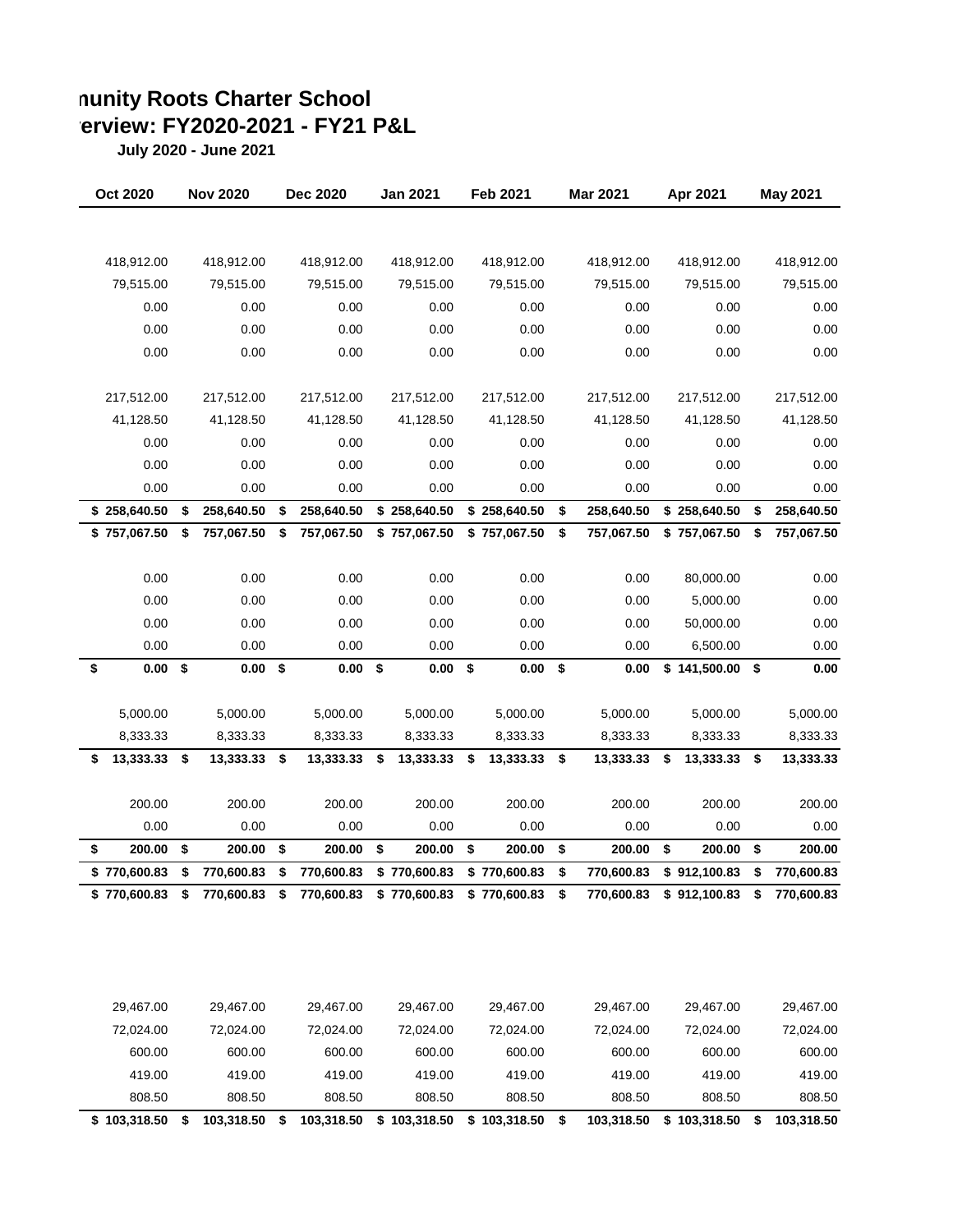| 253,015.00      |      | 253,015.00    | 253,015.00       | 253,015.00      | 253,015.00      | 253,015.00       |      | 253,015.00   | 253,015.00       |
|-----------------|------|---------------|------------------|-----------------|-----------------|------------------|------|--------------|------------------|
| 4,156.00        |      | 4,156.00      | 4,156.00         | 4,156.00        | 4,156.00        | 4,156.00         |      | 4,156.00     | 4,156.00         |
| 0.00            |      | 0.00          | 0.00             | 0.00            | 0.00            | 0.00             |      | 0.00         | 0.00             |
| \$257,171.00    | \$   | 257,171.00 \$ | 257,171.00       | \$257,171.00    | \$257,171.00    | \$<br>257,171.00 |      | \$257,171.00 | \$<br>257,171.00 |
|                 |      |               |                  |                 |                 |                  |      |              |                  |
| 3,500.00        |      | 3,500.00      | 3,500.00         | 3,500.00        | 3,500.00        | 3,500.00         |      | 3,500.00     | 3,500.00         |
| \$<br>3,500.00  | - \$ | $3,500.00$ \$ | 3,500.00         | \$<br>3,500.00  | \$<br>3,500.00  | \$<br>3,500.00   | - \$ | 3,500.00     | \$<br>3,500.00   |
|                 |      |               |                  |                 |                 |                  |      |              |                  |
| 12,000.00       |      | 12,000.00     | 12,000.00        | 12,000.00       | 12,000.00       | 12,000.00        |      | 12,000.00    | 12,000.00        |
| 0.00            |      | 0.00          | 0.00             | 0.00            | 0.00            | 0.00             |      | 0.00         | 0.00             |
| \$<br>12,000.00 | \$   | 12,000.00     | \$<br>12,000.00  | \$<br>12,000.00 | \$<br>12,000.00 | \$<br>12,000.00  | \$   | 12,000.00    | \$<br>12,000.00  |
| \$375,989.50    | \$   | 375,989.50    | \$<br>375,989.50 | \$375,989.50    | \$375,989.50    | \$<br>375,989.50 |      | \$375,989.50 | \$<br>375,989.50 |
|                 |      |               |                  |                 |                 |                  |      |              |                  |
| 1,667.00        |      | 1,667.00      | 1,667.00         | 1,667.00        | 1,667.00        | 1,667.00         |      | 1,667.00     | 1,667.00         |
| 417.00          |      | 417.00        | 417.00           | 417.00          | 417.00          | 417.00           |      | 417.00       | 417.00           |
| 2,917.00        |      | 2,917.00      | 2,917.00         | 2,917.00        | 2,917.00        | 2,917.00         |      | 2,917.00     | 2,917.00         |
| 125.00          |      | 125.00        | 125.00           | 125.00          | 125.00          | 125.00           |      | 125.00       | 125.00           |
| 625.00          |      | 625.00        | 625.00           | 625.00          | 625.00          | 625.00           |      | 625.00       | 625.00           |
| 1,200.00        |      | 1,200.00      | 1,200.00         | 1,200.00        | 1,200.00        | 1,200.00         |      | 1,200.00     | 1,200.00         |
| 9,167.00        |      | 9,167.00      | 9,167.00         | 9,167.00        | 9,167.00        | 9,167.00         |      | 9,167.00     | 9,167.00         |
| 500.00          |      | 500.00        | 500.00           | 500.00          | 500.00          | 500.00           |      | 500.00       | 500.00           |
| 750.00          |      | 750.00        | 750.00           | 750.00          | 750.00          | 750.00           |      | 750.00       | 750.00           |
| 167.00          |      | 167.00        | 167.00           | 167.00          | 167.00          | 167.00           |      | 167.00       | 167.00           |
| 542.00          |      | 542.00        | 542.00           | 542.00          | 542.00          | 542.00           |      | 542.00       | 542.00           |
| 1,500.00        |      | 1,500.00      | 1,500.00         | 1,500.00        | 1,500.00        | 1,500.00         |      | 1,500.00     | 1,500.00         |
| 417.00          |      | 417.00        | 417.00           | 417.00          | 417.00          | 417.00           |      | 417.00       | 417.00           |
| \$<br>19,994.00 | \$   | 19,994.00     | \$<br>19,994.00  | \$<br>19,994.00 | \$<br>19,994.00 | \$<br>19,994.00  | \$   | 19,994.00    | \$<br>19,994.00  |
|                 |      |               |                  |                 |                 |                  |      |              |                  |
| 2,500.00        |      | 2,500.00      | 2,500.00         | 2,500.00        | 2,500.00        | 2,500.00         |      | 2,500.00     | 2,500.00         |
| 0.00            |      | 0.00          | 0.00             | 0.00            | 0.00            | 0.00             |      | 5,000.00     | 0.00             |
| 1,500.00        |      | 1,500.00      | 1,500.00         | 1,500.00        | 1,500.00        | 1,500.00         |      | 1,500.00     | 1,500.00         |
| 1,667.00        |      | 1,667.00      | 1,667.00         | 1,667.00        | 1,667.00        | 1,667.00         |      | 1,667.00     | 1,667.00         |
| 1,000.00        |      | 1,000.00      | 1,000.00         | 1,000.00        | 1,000.00        | 1,000.00         |      | 1,000.00     | 1,000.00         |
| 0.00            |      | 0.00          | 0.00             | 0.00            | 0.00            | 0.00             |      | 0.00         | 500.00           |
| 250.00          |      | 250.00        | 250.00           | 250.00          | 250.00          | 250.00           |      | 250.00       | 250.00           |
| 417.00          |      | 417.00        | 417.00           | 417.00          | 417.00          | 417.00           |      | 417.00       | 417.00           |
| 6,000.00        |      | 6,000.00      | 6,000.00         | 6,000.00        | 6,000.00        | 6,000.00         |      | 6,000.00     | 6,000.00         |
| 500.00          |      | 500.00        | 500.00           | 500.00          | 500.00          | 500.00           |      | 500.00       | 500.00           |
| \$<br>13,834.00 | \$   | 13,834.00     | \$<br>13,834.00  | \$<br>13,834.00 | \$<br>13,834.00 | \$<br>13,834.00  | \$   | 18,834.00    | \$<br>14,334.00  |
|                 |      |               |                  |                 |                 |                  |      |              |                  |
| 1,200.00        |      | 1,200.00      | 1,200.00         | 1,200.00        | 1,200.00        | 1,200.00         |      | 1,200.00     | 1,200.00         |
| \$<br>1,200.00  | \$   | 1,200.00      | \$<br>1,200.00   | \$<br>1,200.00  | \$<br>1,200.00  | \$<br>1,200.00   | \$   | 1,200.00     | \$<br>1,200.00   |
|                 |      |               |                  |                 |                 |                  |      |              |                  |
| 417.00          |      | 417.00        | 417.00           | 417.00          | 417.00          | 417.00           |      | 417.00       | 417.00           |
| 0.00            |      | 0.00          | 0.00             | 0.00            | 0.00            | 10,000.00        |      | 5,000.00     | 5,000.00         |
| 4,000.00        |      | 4,000.00      | 4,000.00         | 4,000.00        | 4,000.00        | 4,000.00         |      | 4,000.00     | 4,000.00         |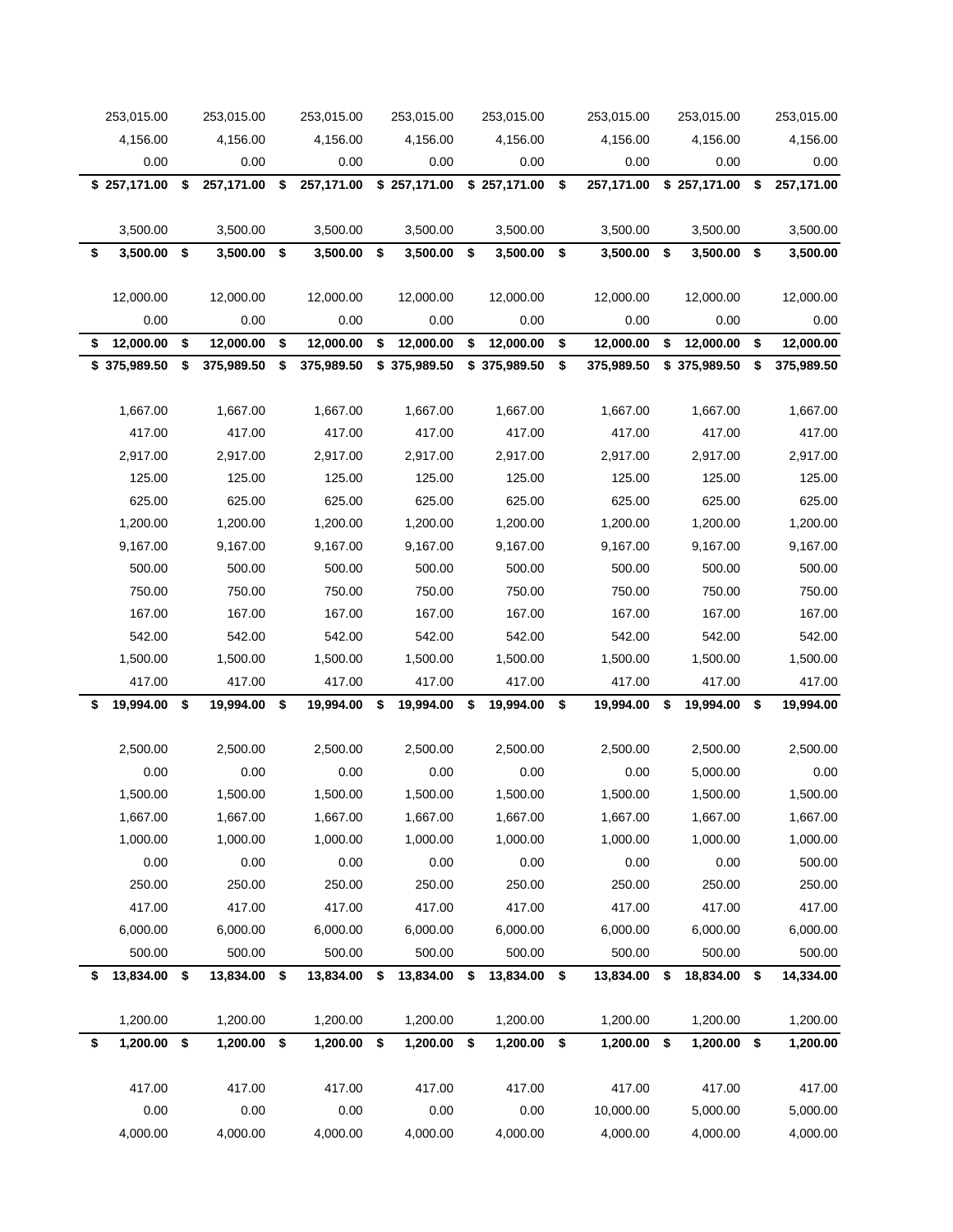| 167.00             | 167.00            | 167.00           | 167.00<br>167.00<br>167.00<br>167.00 |              |    |              | 167.00               |      |              |    |              |
|--------------------|-------------------|------------------|--------------------------------------|--------------|----|--------------|----------------------|------|--------------|----|--------------|
| \$<br>4,584.00     | \$<br>4,584.00 \$ | 4,584.00         | \$                                   | 4,584.00     | \$ | 4,584.00     | \$<br>14,584.00      | - \$ | 9,584.00 \$  |    | 9,584.00     |
|                    |                   |                  |                                      |              |    |              |                      |      |              |    |              |
| 0.00               | 0.00              | 0.00             |                                      | 0.00         |    | 0.00         | 0.00                 |      | 30,000.00    |    | 0.00         |
| 3,750.00           | 3,750.00          | 3,750.00         |                                      | 3,750.00     |    | 3,750.00     | 3,750.00             |      | 3,750.00     |    | 3,750.00     |
| 416.67             | 416.67            | 416.67           |                                      | 416.67       |    | 416.67       | 416.67               |      | 416.67       |    | 416.67       |
| 83.33              | 83.33             | 83.33            |                                      | 83.33        |    | 83.33        | 83.33                |      | 83.33        |    | 83.33        |
| 291.67             | 291.67            | 291.67           |                                      | 291.67       |    | 291.67       | 291.67               |      | 291.67       |    | 291.67       |
| 833.33             | 833.33            | 833.33           |                                      | 833.33       |    | 833.33       | 833.33               |      | 833.33       |    | 833.33       |
| 125.00             | 125.00            | 125.00           |                                      | 125.00       |    | 125.00       | 125.00               |      | 125.00       |    | 125.00       |
| 250.00             | 250.00            | 250.00           |                                      | 250.00       |    | 250.00       | 250.00               |      | 250.00       |    | 250.00       |
| 1,150.00           | 1,150.00          | 1,150.00         |                                      | 1,150.00     |    | 1,150.00     | 1,150.00             |      | 1,150.00     |    | 1,150.00     |
| 0.00               | 0.00              | 0.00             |                                      | 0.00         |    | 0.00         | 0.00                 |      | 0.00         |    | 0.00         |
| 0.00               | 0.00              | 0.00             |                                      | 0.00         |    | 0.00         | 0.00                 |      | 0.00         |    | 0.00         |
| 0.00               | 0.00              | 0.00             |                                      | 0.00         |    | 0.00         | 0.00                 |      | 0.00         |    | 0.00         |
| 0.00               | 1,000.00          | 0.00             |                                      | 0.00         |    | 0.00         | 1,000.00             |      | 0.00         |    | 0.00         |
| 3,500.00           | 3,500.00          | 3,500.00         |                                      | 3,500.00     |    | 3,500.00     | 3,500.00             |      | 3,500.00     |    | 3,500.00     |
| 0.00               | 0.00              | 0.00             |                                      | 0.00         |    | 0.00         | 0.00                 |      | 0.00         |    | 0.00         |
| 250.00             | 250.00            | 250.00           |                                      | 250.00       |    | 250.00       | 250.00               |      | 250.00       |    | 250.00       |
| 1,500.00           | 1,500.00          | 1,500.00         |                                      | 1,500.00     |    | 1,500.00     | 1,500.00             |      | 1,500.00     |    | 1,500.00     |
| \$<br>12,150.00 \$ | 13,150.00 \$      | 12,150.00        | \$                                   | 12,150.00 \$ |    | 12,150.00    | \$<br>13,150.00 \$   |      | 42,150.00 \$ |    | 12,150.00    |
|                    |                   |                  |                                      |              |    |              |                      |      |              |    |              |
| 1,257.00           | 1,257.00          | 1,257.00         |                                      | 1,257.00     |    | 1,257.00     | 1,257.00             |      | 1,257.00     |    | 1,257.00     |
| 833.00             | 833.00            | 833.00           |                                      | 833.00       |    | 833.00       | 833.00               |      | 833.00       |    | 833.00       |
| \$<br>2,090.00     | \$<br>2,090.00 \$ | 2,090.00         | \$                                   | 2,090.00     | \$ | 2,090.00     | \$<br>2,090.00       | - \$ | 2,090.00     | \$ | 2,090.00     |
|                    |                   |                  |                                      |              |    |              |                      |      |              |    |              |
| 0.00               | 0.00              | 0.00             |                                      | 0.00         |    | 0.00         | 0.00                 |      | 0.00         |    | 0.00         |
| 0.00               | 0.00              | 0.00             |                                      | 0.00         |    | 0.00         | 0.00                 |      | 0.00         |    | 0.00         |
| 0.00               | 0.00              | 0.00             |                                      | 0.00         |    | 0.00         | 0.00                 |      | 0.00         |    | 0.00         |
| 0.00               | 0.00              | 0.00             |                                      | 0.00         |    | 0.00         | 0.00                 |      | 0.00         |    | 0.00         |
| 0.00               | 0.00              | 0.00             |                                      | 0.00         |    | 0.00         | 0.00                 |      | 0.00         |    | 0.00         |
| 0.00               | 0.00              | 0.00             |                                      | 0.00         |    | 0.00         | 0.00                 |      | 0.00         |    | 0.00         |
| 0.00               | 0.00              | 0.00             |                                      | 0.00         |    | 0.00         | 0.00                 |      | 0.00         |    | 0.00         |
| \$<br>0.00         | \$<br>$0.00$ \$   | 0.00             | \$                                   | 0.00         | \$ | 0.00         | \$<br>$0.00\quad$ \$ |      | $0.00$ \$    |    | 0.00         |
|                    |                   |                  |                                      |              |    |              |                      |      |              |    |              |
| 83.00              | 83.00             | 83.00            |                                      | 83.00        |    | 83.00        | 83.00                |      | 83.00        |    | 83.00        |
| 150.00             | 150.00            | 150.00           |                                      | 150.00       |    | 150.00       | 150.00               |      | 150.00       |    | 150.00       |
| \$<br>233.00       | \$<br>233.00      | \$<br>233.00     | \$                                   | 233.00       | \$ | 233.00       | \$<br>233.00         | \$   | 233.00 \$    |    | 233.00       |
| \$430,074.50       | \$<br>431,074.50  | \$<br>430,074.50 |                                      | \$430,074.50 |    | \$430,074.50 | \$<br>441,074.50     |      | \$470,074.50 | \$ | 435,574.50   |
|                    |                   |                  |                                      |              |    |              |                      |      |              |    |              |
| 35,643.00          | 35,643.00         | 35,643.00        |                                      | 35,643.00    |    | 35,643.00    | 35,643.00            |      | 35,643.00    |    | 35,643.00    |
| 8,336.00           | 8,336.00          | 8,336.00         |                                      | 8,336.00     |    | 8,336.00     | 8,336.00             |      | 8,336.00     |    | 8,336.00     |
| 3,449.00           | 3,449.00          | 3,449.00         |                                      | 3,449.00     |    | 3,449.00     | 3,449.00             |      | 3,449.00     |    | 3,449.00     |
| 0.00               | 0.00              | 0.00             |                                      | 0.00         |    | 0.00         | 0.00                 |      | 0.00         |    | 0.00         |
| 89,185.00          | 89,185.00         | 89,185.00        |                                      | 89,185.00    |    | 89,185.00    | 89,185.00            |      | 89,185.00    |    | 89,185.00    |
| $-13,378.00$       | $-13,378.00$      | $-13,378.00$     |                                      | $-13,378.00$ |    | $-13,378.00$ | $-13,378.00$         |      | $-13,378.00$ |    | $-13,378.00$ |
| 1,250.00           | 1,250.00          | 1,250.00         |                                      | 1,250.00     |    | 1,250.00     | 1,250.00             |      | 1,250.00     |    | 1,250.00     |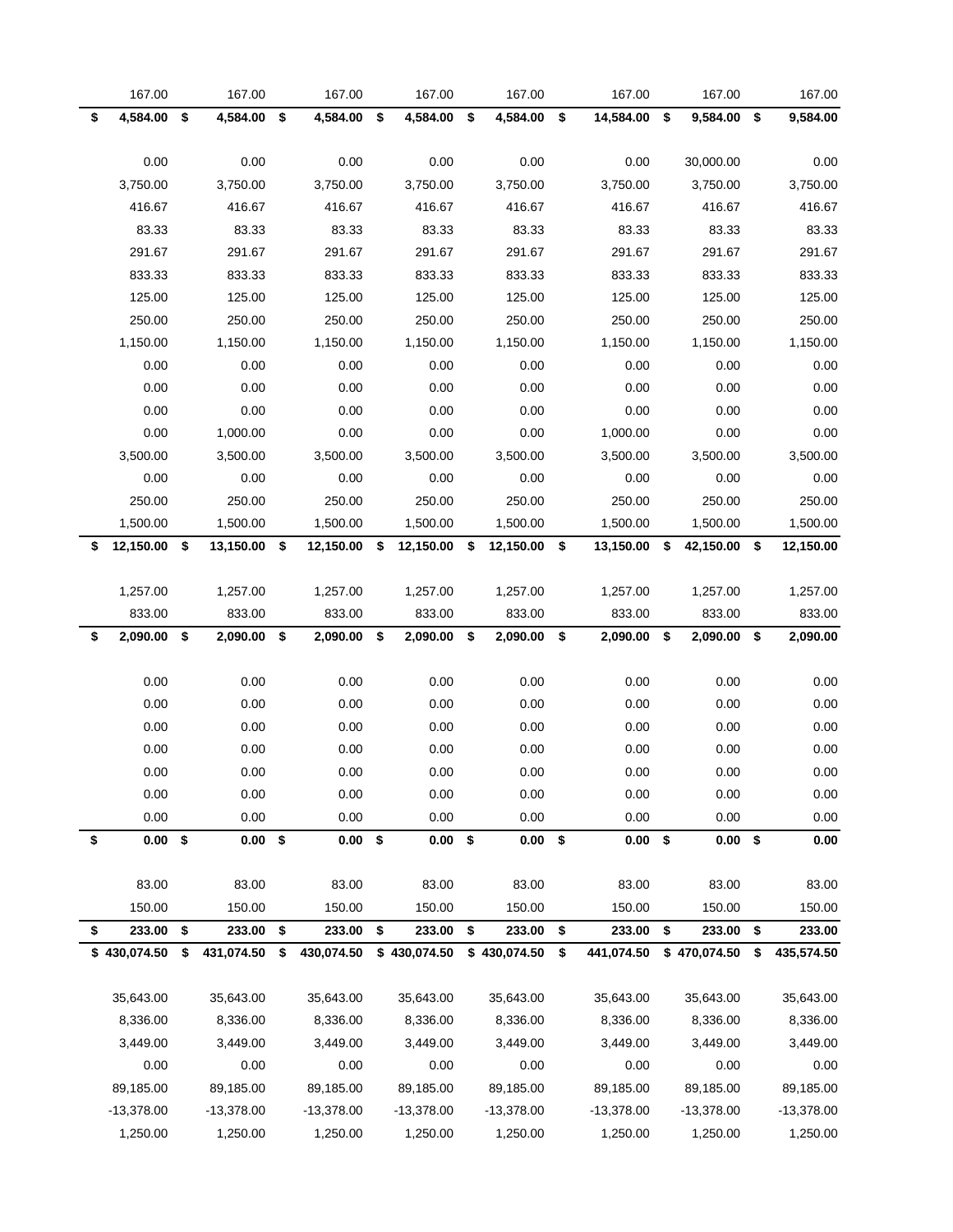| \$<br>77,057.00 | \$   | 77,057.00 \$ | 77,057.00        | \$<br>77,057.00 | \$<br>77,057.00 | \$<br>77,057.00     | - \$ | 77,057.00    | \$<br>77,057.00  |
|-----------------|------|--------------|------------------|-----------------|-----------------|---------------------|------|--------------|------------------|
| 3,963.00        |      | 3,963.00     | 3,963.00         | 3,963.00        | 3,963.00        | 3,963.00            |      | 3,963.00     | 3,963.00         |
| $-1,982.00$     |      | $-1,982.00$  | $-1,982.00$      | $-1,982.00$     | $-1,982.00$     | $-1,982.00$         |      | $-1,982.00$  | $-1,982.00$      |
| \$<br>1,981.00  | \$   | 1,981.00 \$  | 1,981.00         | \$<br>1,981.00  | \$<br>1,981.00  | \$<br>1,981.00      | -\$  | 1,981.00     | \$<br>1,981.00   |
| 771.00          |      | 771.00       | 771.00           | 771.00          | 771.00          | 771.00              |      | 771.00       | 771.00           |
| 706.00          |      | 706.00       | 706.00           | 706.00          | 706.00          | 706.00              |      | 706.00       | 706.00           |
| \$<br>1,477.00  | \$   | 1,477.00 \$  | 1,477.00         | \$<br>1,477.00  | \$<br>1,477.00  | \$<br>1,477.00      | -\$  | 1,477.00     | \$<br>1,477.00   |
| 1,152.00        |      | 1,152.00     | 1,152.00         | 1,152.00        | 1,152.00        | 1,152.00            |      | 1,152.00     | 1,152.00         |
| $-125.00$       |      | $-125.00$    | $-125.00$        | $-125.00$       | $-125.00$       | $-125.00$           |      | $-125.00$    |                  |
|                 | \$   |              | \$               |                 |                 |                     | \$   |              | $-125.00$        |
| \$<br>1,027.00  |      | 1,027.00     | 1,027.00         | \$<br>1,027.00  | \$<br>1,027.00  | \$<br>1,027.00      |      | 1,027.00     | \$<br>1,027.00   |
| 0.00            |      | 0.00         | 0.00             | 0.00            | 0.00            | 200,000.00          |      | 0.00         | 0.00             |
| 833.00          |      | 833.00       | 833.00           | 833.00          | 833.00          | 833.00              |      | 833.00       | 833.00           |
| 167.00          |      | 167.00       | 167.00           | 167.00          | 167.00          | 167.00              |      | 167.00       | 167.00           |
| 458.00          |      | 458.00       | 458.00           | 458.00          | 458.00          | 458.00              |      | 458.00       | 458.00           |
| \$130,428.00    | \$   | 130,428.00   | \$<br>130,428.00 | \$130,428.00    | \$130,428.00    | \$<br>330,428.00    |      | \$130,428.00 | \$<br>130,428.00 |
|                 |      |              |                  |                 |                 |                     |      |              |                  |
|                 |      |              |                  |                 |                 |                     |      |              |                  |
| 25,954.00       |      | 25,954.00    | 25,954.00        | 25,954.00       | 25,954.00       | 25,954.00           |      | 25,954.00    | 25,954.00        |
| 35,665.00       |      | 35,665.00    | 35,665.00        | 35,665.00       | 35,665.00       | 35,665.00           |      | 35,665.00    | 35,665.00        |
| \$<br>61,619.00 | \$   | 61,619.00    | \$<br>61,619.00  | \$<br>61,619.00 | \$<br>61,619.00 | \$<br>61,619.00     | \$   | 61,619.00    | \$<br>61,619.00  |
| 129,411.00      |      | 129,411.00   | 129,411.00       | 129,411.00      | 129,411.00      | 129,411.00          |      | 129,411.00   | 129,411.00       |
| 0.00            |      | 0.00         | 0.00             | 0.00            | 0.00            | 0.00                |      | 0.00         | 0.00             |
| 2,380.00        |      | 2,380.00     | 2,380.00         | 2,380.00        | 2,380.00        | 2,380.00            |      | 2,380.00     | 2,380.00         |
| \$131,791.00    | \$   | 131,791.00   | \$<br>131,791.00 | \$131,791.00    | \$131,791.00    | \$<br>131,791.00    |      | \$131,791.00 | \$<br>131,791.00 |
|                 |      |              |                  |                 |                 |                     |      |              |                  |
| 0.00            |      | 0.00         | 0.00             | 0.00            | 0.00            | 500.00              |      | 500.00       | 500.00           |
| \$<br>$0.00$ \$ |      | $0.00\,$ \$  | 0.00             | \$<br>0.00      | \$<br>0.00      | \$<br>500.00        | \$   | 500.00       | \$<br>500.00     |
|                 |      |              |                  |                 |                 |                     |      |              |                  |
| 1,500.00        |      | 1,500.00     | 1,500.00         | 1,500.00        | 1,500.00        | 1,500.00            |      | 1,500.00     | 1,500.00         |
| 900.00          |      | 900.00       | 900.00           | 900.00          | 900.00          | 900.00              |      | 900.00       | 900.00           |
| \$<br>2,400.00  | \$   | 2,400.00     | \$<br>2,400.00   | \$<br>2,400.00  | \$<br>2,400.00  | \$<br>2,400.00      | \$   | 2,400.00     | \$<br>2,400.00   |
| \$195,810.00    | \$   | 195,810.00   | \$<br>195,810.00 | \$195,810.00    | \$195,810.00    | \$<br>196,310.00    |      | \$196,310.00 | \$<br>196,310.00 |
|                 |      |              |                  |                 |                 |                     |      |              |                  |
| 1,000.00        |      | 1,000.00     | 1,000.00         | 1,000.00        | 1,000.00        | 1,000.00            |      | 1,000.00     | 1,000.00         |
| 250.00          |      | 250.00       | 250.00           | 250.00          | 250.00          | 250.00              |      | 250.00       | 250.00           |
| 750.00          |      | 750.00       | 750.00           | 750.00          | 750.00          | 750.00              |      | 750.00       | 750.00           |
| \$<br>2,000.00  | \$   | 2,000.00 \$  | 2,000.00         | \$<br>2,000.00  | \$<br>2,000.00  | \$<br>$2,000.00$ \$ |      | 2,000.00     | \$<br>2,000.00   |
|                 |      |              |                  |                 |                 |                     |      |              |                  |
| 350.00          |      | 350.00       | 350.00           | 350.00          | 350.00          | 350.00              |      | 350.00       | 350.00           |
| 250.00          |      | 250.00       | 250.00           | 250.00          | 250.00          | 250.00              |      | 250.00       | 250.00           |
| 350.00          |      | 350.00       | 350.00           | 350.00          | 350.00          | 350.00              |      | 350.00       | 350.00           |
| \$<br>950.00    | - \$ | 950.00 \$    | 950.00           | \$<br>950.00    | \$<br>950.00    | \$<br>950.00 \$     |      | 950.00 \$    | 950.00           |
| 3,000.00        |      | 3,000.00     | 3,000.00         | 3,000.00        | 3,000.00        | 3,000.00            |      | 3,000.00     | 3,000.00         |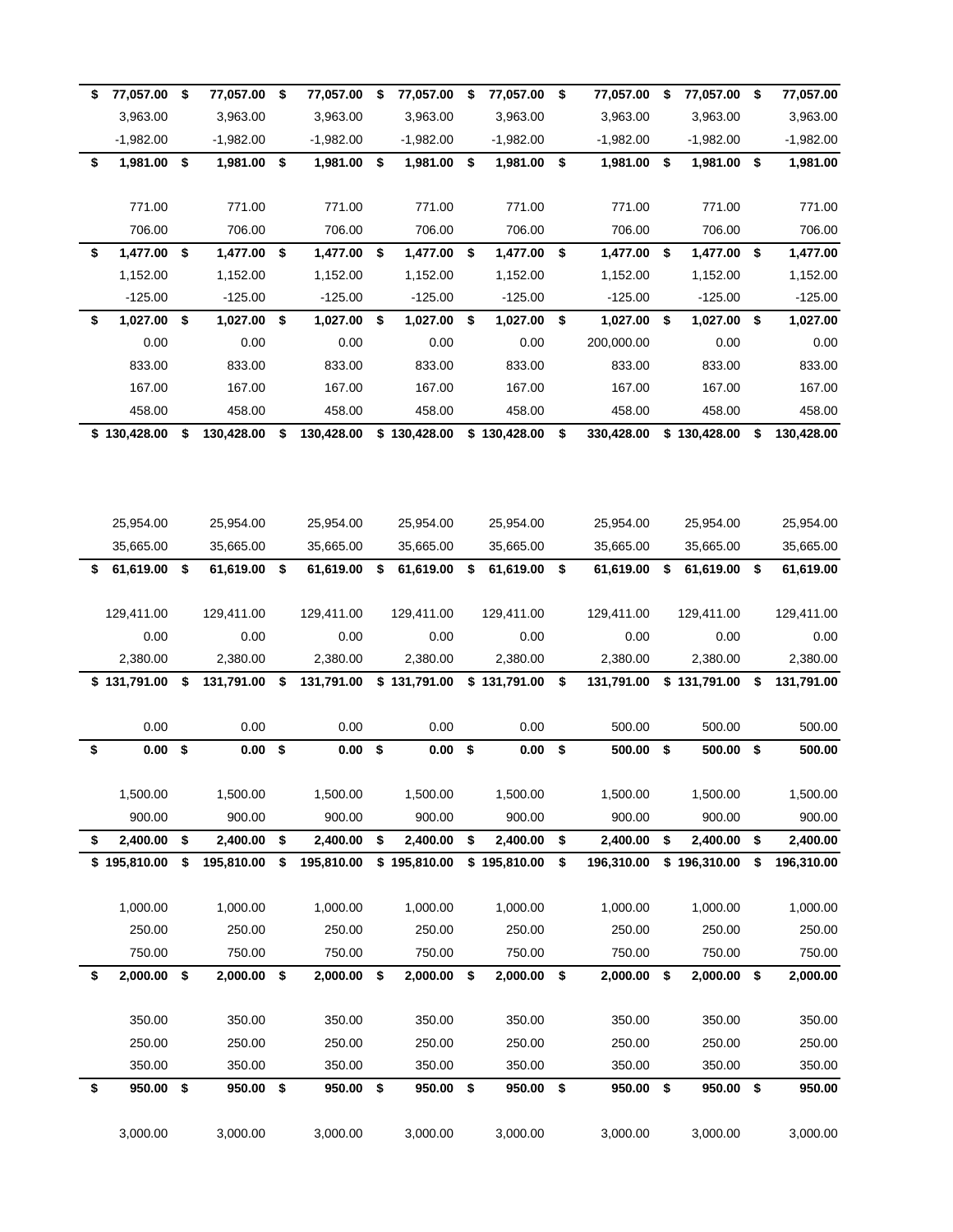|     | 1,200.00<br>500.00 |     | 1,200.00<br>500.00 |     | 1,200.00<br>500.00 |     | 1,200.00<br>500.00 |     | 1,200.00<br>500.00 |     | 1,200.00<br>500.00 | 1,200.00<br>500.00 |     | 1,200.00<br>500.00 |
|-----|--------------------|-----|--------------------|-----|--------------------|-----|--------------------|-----|--------------------|-----|--------------------|--------------------|-----|--------------------|
| \$  | 4,700.00 \$        |     | 4,700.00 \$        |     | 4,700.00           | \$  | 4,700.00           | \$  | 4,700.00           | \$  | 4,700.00           | \$<br>4,700.00     | \$  | 4,700.00           |
|     |                    |     |                    |     |                    |     |                    |     |                    |     |                    |                    |     |                    |
|     | 0.00               |     | 0.00               |     | 0.00               |     | 0.00               |     | 0.00               |     | 0.00               | 0.00               |     | 0.00               |
|     | 833.33             |     | 833.33             |     | 833.33             |     | 833.33             |     | 833.33             |     | 833.33             | 833.33             |     | 833.33             |
|     | 250.00             |     | 250.00             |     | 250.00             |     | 250.00             |     | 250.00             |     | 250.00             | 250.00             |     | 250.00             |
|     | 250.00             |     | 250.00             |     | 250.00             |     | 250.00             |     | 250.00             |     | 250.00             | 250.00             |     | 250.00             |
|     | 125.00             |     | 125.00             |     | 125.00             |     | 125.00             |     | 125.00             |     | 125.00             | 125.00             |     | 125.00             |
|     | 458.33             |     | 458.33             |     | 458.33             |     | 458.33             |     | 458.33             |     | 458.33             | 458.33             |     | 458.33             |
|     | 50.00              |     | 50.00              |     | 50.00              |     | 50.00              |     | 50.00              |     | 50.00              | 50.00              |     | 50.00              |
|     | 3,000.00           |     | 3,000.00           |     | 3,000.00           |     | 3,000.00           |     | 3,000.00           |     | 3,000.00           | 3,000.00           |     | 3,000.00           |
|     | 0.00               |     | 0.00               |     | 0.00               |     | 0.00               |     | 0.00               |     | 0.00               | 0.00               |     | 0.00               |
|     | 0.00               |     | 0.00               |     | 0.00               |     | 0.00               |     | 0.00               |     | 0.00               | 0.00               |     | 0.00               |
|     | 0.00               |     | 0.00               |     | 0.00               |     | 0.00               |     | 0.00               |     | 0.00               | 0.00               |     | 0.00               |
|     | 6,000.00           |     | 6,000.00           |     | 6,000.00           |     | 6,000.00           |     | 6,000.00           |     | 6,000.00           | 6,000.00           |     | 6,000.00           |
|     | 625.00             |     | 625.00             |     | 625.00             |     | 625.00             |     | 625.00             |     | 625.00             | 625.00             |     | 625.00             |
|     | 291.67             |     | 291.67             |     | 291.67             |     | 291.67             |     | 291.67             |     | 291.67             | 291.67             |     | 291.67             |
|     | 0.00               |     | 5,000.00           |     | 5,000.00           |     | 0.00               |     | 0.00               |     | 0.00               | 5,000.00           |     | 5,000.00           |
|     | 208.33             |     | 208.33             |     | 208.33             |     | 208.33             |     | 208.33             |     | 208.33             | 208.33             |     | 208.33             |
|     | 0.00               |     | 0.00               |     | 0.00               |     | 0.00               |     | 0.00               |     | 0.00               | 5,000.00           |     | 5,000.00           |
| \$  | 12,091.66          | \$  | 17,091.66          | \$  | 17,091.66          | \$  | 12,091.66          | \$  | 12,091.66          | \$  | 12,091.66          | \$<br>22,091.66    | \$  | 22,091.66          |
|     |                    |     |                    |     |                    |     |                    |     |                    |     |                    |                    |     |                    |
|     | 500.00             |     | 500.00             |     | 500.00             |     | 500.00             |     | 500.00             |     | 500.00             | 500.00             |     | 500.00             |
| \$  | 500.00             | \$  | 500.00             | \$  | 500.00             | \$  | 500.00             | \$  | 500.00             | \$  | 500.00             | \$<br>500.00 \$    |     | 500.00             |
|     |                    |     |                    |     |                    |     |                    |     |                    |     |                    |                    |     |                    |
|     | 350.00             |     | 350.00             |     | 350.00             |     | 350.00             |     | 350.00             |     | 350.00             | 350.00             |     | 350.00             |
| \$  | 350.00             | \$  | 350.00             | \$  | 350.00             | \$  | 350.00             | \$  | 350.00             | \$  | 350.00             | \$<br>350.00       | \$  | 350.00             |
|     | \$216,401.66       | \$  | 221,401.66         | \$  | 221,401.66         |     | \$216,401.66       |     | \$216,401.66       | \$  | 216,901.66         | \$226,901.66       | \$  | 226,901.66         |
|     | \$776,904.16       | \$  | 782,904.16         | \$  | 781,904.16         |     | \$776,904.16       |     | \$776,904.16       | \$  | 988,404.16         | \$827,404.16       | \$  | 792,904.16         |
| -\$ | 6,303.33           | -\$ | 12,303.33          | -\$ | 11,303.33          | -\$ | 6,303.33           | -\$ | 6,303.33           | -\$ | 217,803.33         | \$<br>84,696.67    | -\$ | 22,303.33          |
| -\$ | 6,303.33           | -\$ | 12,303.33          | -\$ | 11,303.33          | -\$ | 6,303.33           | -\$ | 6,303.33           | -\$ | 217,803.33         | \$<br>84,696.67    | -\$ | 22,303.33          |

, Oct 29, 2020 09:28:55 AM GMT-7 - Accrual Basis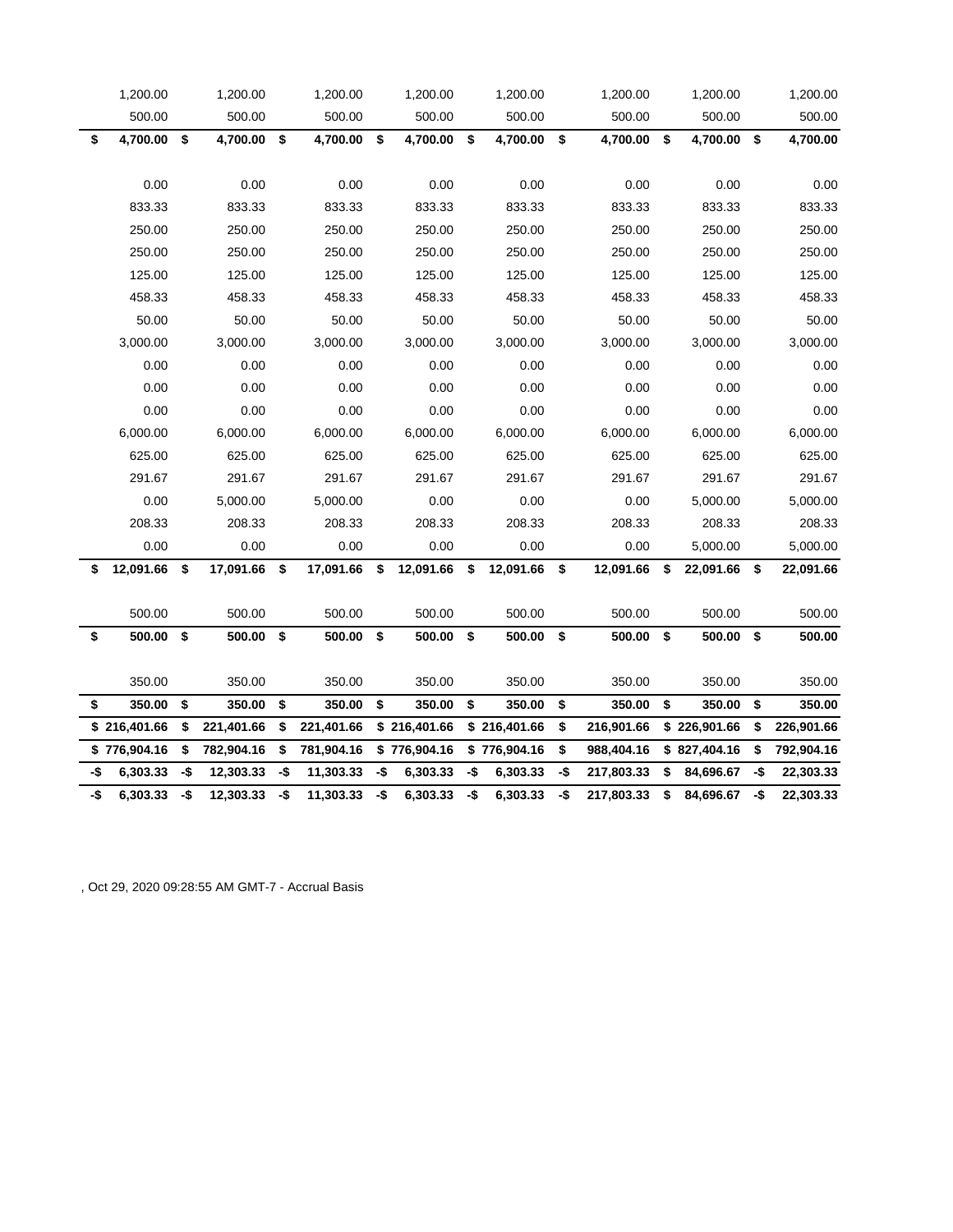|    | <b>Jun 2021</b> | Total              |
|----|-----------------|--------------------|
|    |                 |                    |
|    |                 | 0.00               |
|    | 418,912.00      | 5,026,944.00       |
|    | 79,515.00       | 954,180.00         |
|    | 1,872.00        | 1,872.00           |
|    | 4,500.00        | 4,500.00           |
|    | 17,472.00       | 17,472.00          |
|    |                 | 0.00               |
|    | 217,512.00      | 2,610,144.00       |
|    | 41,128.50       | 493,542.00         |
|    | 684.00          | 684.00             |
|    | 1,644.00        | 1,644.00           |
|    | 6,408.00        | 6,408.00           |
| \$ | 267,376.50      | \$<br>3,112,422.00 |
| \$ | 789,647.50      | \$<br>9,117,390.00 |
|    |                 | 0.00               |
|    | 0.00            | 80,000.00          |
|    | 0.00            | 5,000.00           |
|    | 0.00            | 50,000.00          |
|    | 0.00            | 6,500.00           |
| \$ | 0.00            | \$<br>141,500.00   |
|    |                 | 0.00               |
|    | 5,000.00        | 60,000.00          |
|    | 8,333.37        | 100,000.00         |
| \$ | 13,333.37       | \$<br>160,000.00   |
|    |                 | 0.00               |
|    | 200.00          | 2,400.00           |
|    | 27,000.00       | 27,000.00          |
| \$ | 27,200.00       | \$<br>29,400.00    |
| \$ | 830,180.87      | \$<br>9,448,290.00 |
| \$ | 830,180.87      | \$<br>9,448,290.00 |
|    |                 |                    |
|    |                 | 0.00               |
|    |                 | 0.00               |
|    |                 | 0.00               |
|    | 29,463.00       | 353,600.00         |
|    | 72,021.00       | 864,285.00         |
|    | 600.00          | 6,000.00           |
|    | 416.00          | 4,187.00           |
|    | 808.50          | 8,085.00           |
| \$ | 103,308.50      | \$<br>1,236,157.00 |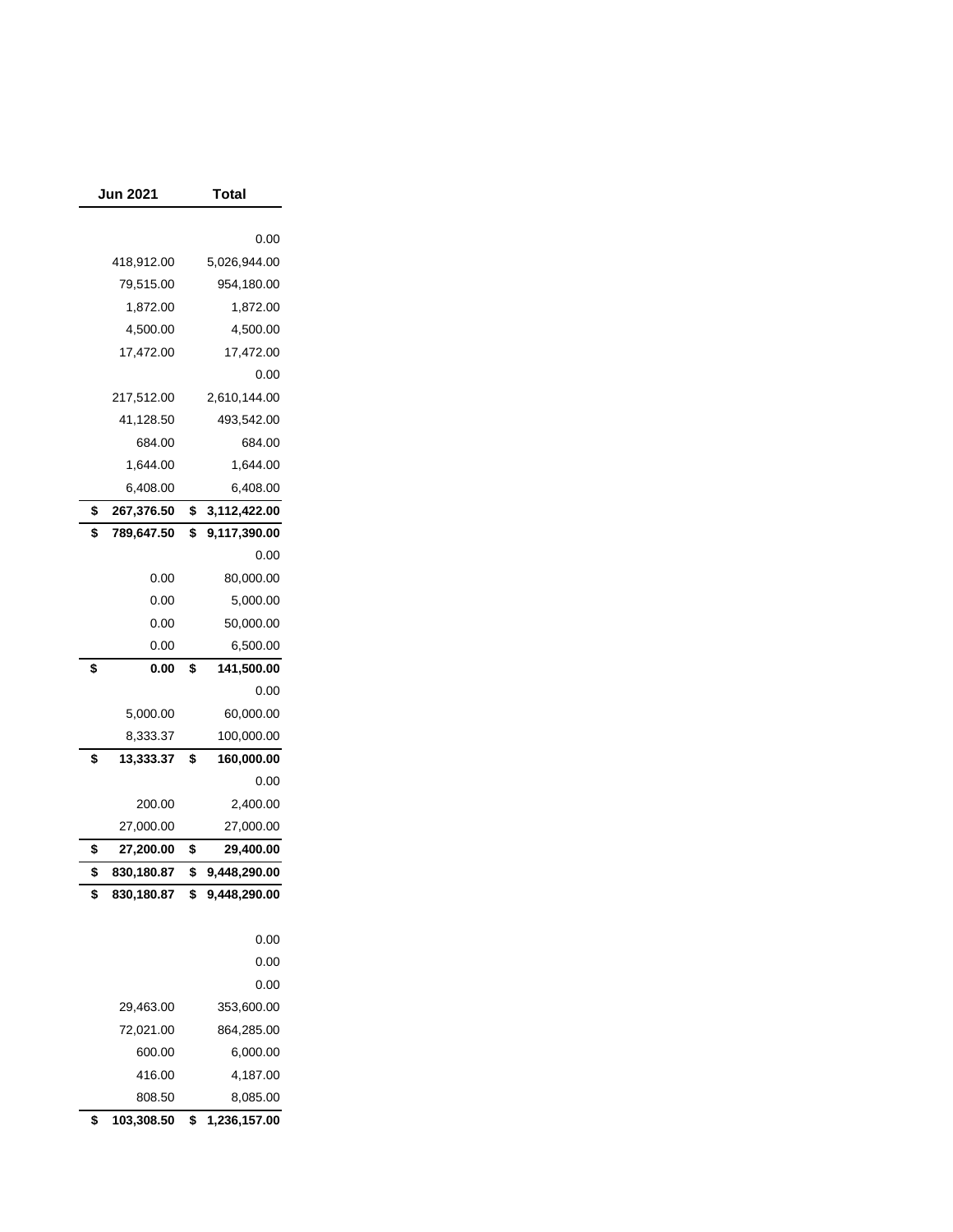|                  | 0.00               |
|------------------|--------------------|
| 253,010.00       | 3,036,175.00       |
| 4,158.33         | 41,562.33          |
| 0.00             | 42,950.34          |
| \$<br>257,168.33 | \$<br>3,120,687.67 |
|                  | 0.00               |
| 3,500.00         | 35,000.00          |
| \$<br>3,500.00   | \$<br>35,000.00    |
|                  | 0.00               |
| 12,000.00        | 120,000.00         |
| 21,900.00        | 21,900.00          |
| \$<br>33,900.00  | \$<br>141,900.00   |
| \$<br>397,876.83 | \$<br>4,533,744.67 |
|                  | 0.00               |
| 1,663.00         | 20,000.00          |
| 413.00           | 5,000.00           |
| 2,913.00         | 35,000.00          |
| 125.00           | 1,500.00           |
| 625.00           | 7,500.00           |
| 1,200.00         | 12,000.00          |
| 9,163.00         | 110,000.00         |
| 500.00           | 5,000.00           |
| 750.00           | 7,500.00           |
| 163.00           | 2,000.00           |
| 538.00           | 6,500.00           |
| 1,500.00         | 18,000.00          |
| 413.00           | 5,000.00           |
| \$<br>19,966.00  | \$<br>235,000.00   |
|                  | 0.00               |
| 2,500.00         | 30,000.00          |
| 20,000.00        | 25,000.00          |
| 1,500.00         | 18,000.00          |
| 1,663.00         | 20,000.00          |
| 1,000.00         | 10,000.00          |
| 500.00           | 1,000.00           |
| 250.00           | 3,000.00           |
| 413.00           | 5,000.00           |
| 6,000.00         | 60,000.00          |
| 500.00           | 5,000.00           |
| \$<br>34,326.00  | \$<br>177,000.00   |
|                  | 0.00               |
| 1,200.00         | 12,000.00          |
| \$<br>1,200.00   | \$<br>12,000.00    |
|                  | 0.00               |
| 413.00           | 5,000.00           |
| 0.00             | 20,000.00          |
| 4,000.00         | 40,000.00          |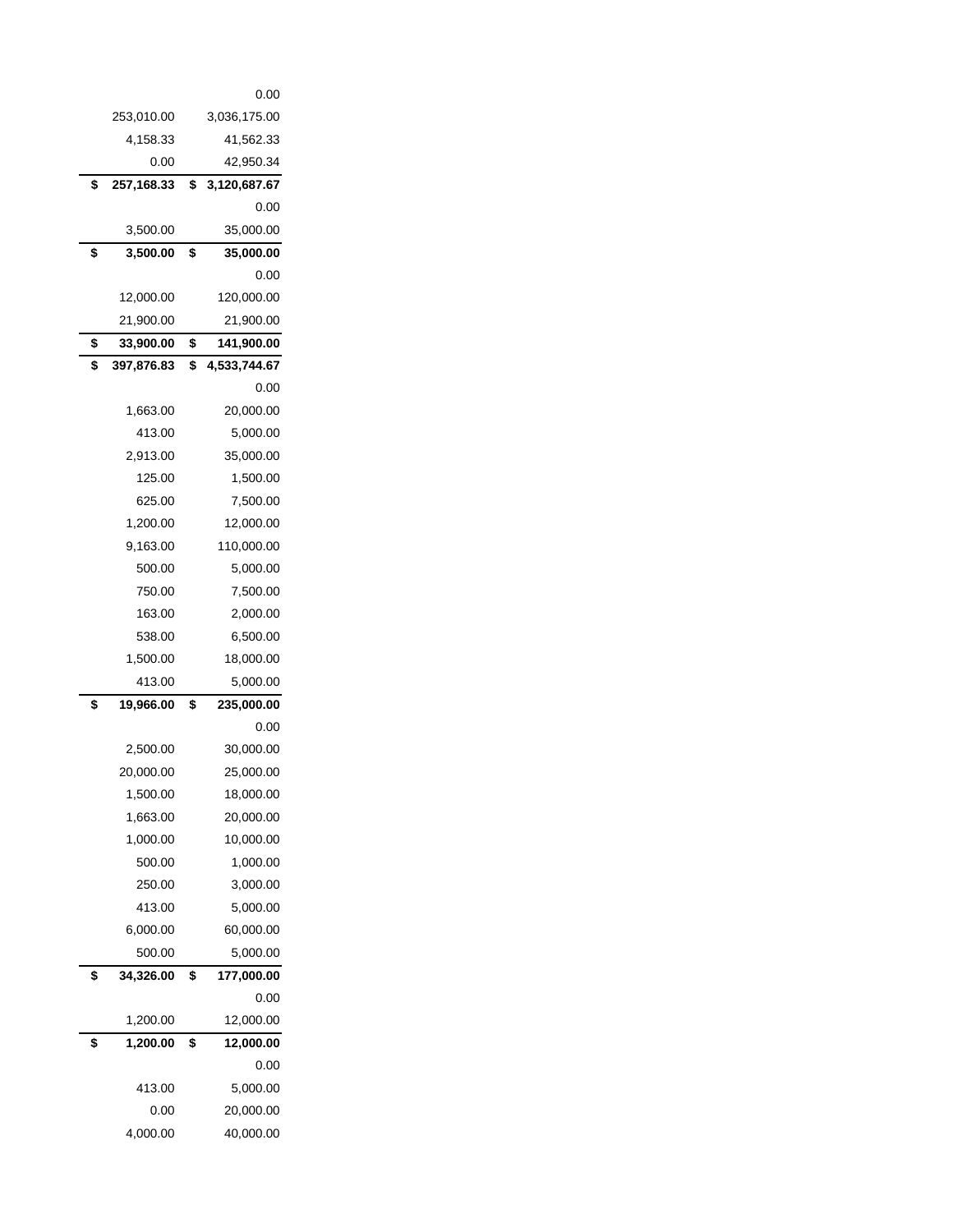| 163.00           | 2,000.00           |
|------------------|--------------------|
| \$<br>4,576.00   | \$<br>67,000.00    |
|                  | 0.00               |
| 0.00             | 30,000.00          |
| 3,750.00         | 45,000.00          |
| 416.63           | 5,000.00           |
| 83.37            | 1,000.00           |
| 291.63           | 3,500.00           |
| 833.37           | 10,000.00          |
| 125.00           | 1,500.00           |
| 250.00           | 2,500.00           |
| 1,150.00         | 11,500.00          |
| 17,472.00        | 17,472.00          |
| 1,872.00         | 1,872.00           |
| 4,500.00         | 4,500.00           |
| 0.00             | 2,000.00           |
| 3,500.00         | 35,000.00          |
| 1,500.00         | 1,500.00           |
| 250.00           | 2,500.00           |
| 1,500.00         | 15,000.00          |
| \$<br>37,494.00  | \$<br>189,844.00   |
|                  | 0.00               |
| 1,253.00         | 15,080.00          |
| 837.00           | 10,000.00          |
| \$<br>2,090.00   | \$<br>25,080.00    |
| 0.00             | 0.00<br>27,106.20  |
| 0.00             | 7,918.90           |
| 0.00             | 8,345.70           |
| 0.00             | 11,987.80          |
| 0.00             | 440.00             |
| 0.00             | 9,113.50           |
| 0.00             | 1,934.90           |
| \$<br>0.00       | \$<br>66,847.00    |
|                  | 0.00               |
| 87.00            | 1,000.00           |
| 150.00           | 1,500.00           |
| \$<br>237.00     | \$<br>2,500.00     |
| \$<br>497,765.83 | \$<br>5,309,015.67 |
|                  | 0.00               |
|                  |                    |
| 35,641.17        | 427,714.17         |
| 8,333.93         | 100,029.93         |
| 3,452.00         | 41,391.00          |
| 0.00             | 35,516.00          |
| 89,188.91        | 1,070,223.91       |
| $-13,375.00$     | -160,533.00        |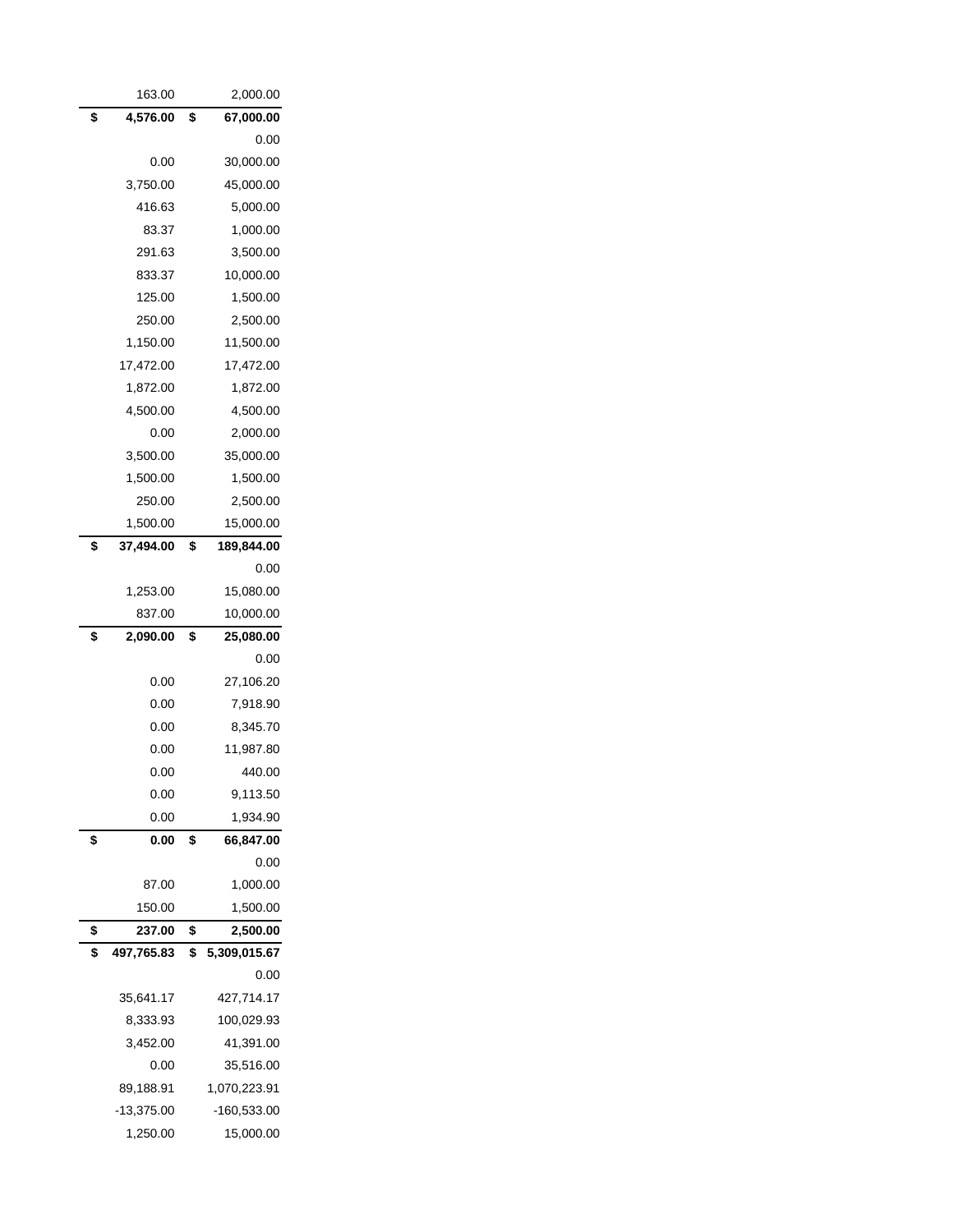| 77,063.91        | \$<br>924,690.91   |
|------------------|--------------------|
| 3,968.00         | 47,561.00          |
| $-1,978.00$      | $-23,780.00$       |
| \$<br>1,990.00   | \$<br>23,781.00    |
|                  | 0.00               |
| 772.00           | 9,253.00           |
| 708.00           | 8,474.00           |
| \$<br>1,480.00   | \$<br>17,727.00    |
| 1,152.00         | 13,824.00          |
| $-125.00$        | $-1,500.00$        |
| \$<br>1,027.00   | \$<br>12,324.00    |
| 0.00             | 200,000.00         |
| 837.00           | 10,000.00          |
| 163.00           | 2,000.00           |
| 462.00           | 5,500.00           |
| \$<br>130,450.01 | \$<br>1,800,674.01 |
|                  | 0.00               |
|                  | 0.00               |
|                  | 0.00               |
| 25,948.00        | 311,442.00         |
| 35,664.00        | 427,979.00         |
| \$<br>61,612.00  | \$<br>739,421.00   |
|                  | 0.00               |
| 129,411.00       | 1,552,932.00       |
| 0.00             | 23,216.40          |
| 2,380.00         | 23,800.00          |
| \$<br>131,791.00 | \$<br>1,599,948.40 |
|                  |                    |
|                  | 0.00               |
| 0.00             | 1,500.00           |
| \$<br>0.00       | \$<br>1,500.00     |
|                  | 0.00               |
| 1,500.00         | 15,000.00          |
| 900.00           | 9,000.00           |
| \$<br>2,400.00   | \$<br>24,000.00    |
| \$<br>195,803.00 | \$<br>2,364,869.40 |
|                  | 0.00               |
| 1,000.00         | 12,000.00          |
| 250.00           | 2,500.00           |
| 750.00           | 7,500.00           |
| \$<br>2,000.00   | \$<br>22,000.00    |
|                  | 0.00               |
| 350.00           | 3,500.00           |
| 250.00           | 2,500.00           |
| 350.00           | 3,500.00           |
| \$<br>950.00     | \$<br>9,500.00     |
|                  | 0.00               |
|                  |                    |